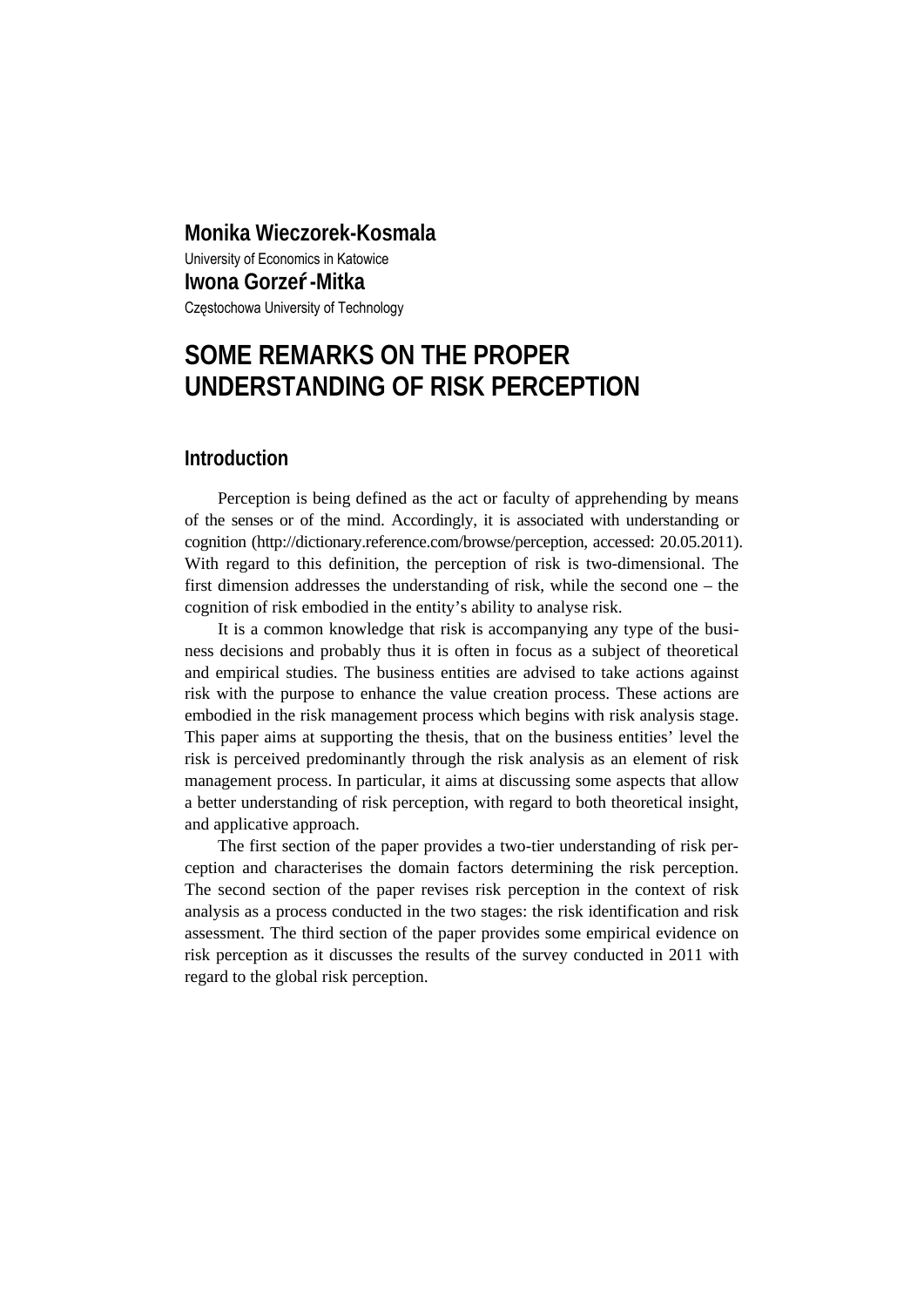#### **1. The domain factors determining risk perception**

#### **1.1. The understanding of risk**

The understanding of risk is not a straightforward problem as numerous definitions of risk exist. Probably the most widely known definitions of risk are based on the A.H. Willet and F.H.Knight discussions. According to Willet, risk is "the objective correlative of the subjective uncertainty" and "it is uncertainty considered as embodied in the course of events in the external world" (Willet, 2002, p. 29). The degree of risk may be ascertained by the relative perfection of the knowledge of preceding conditions. According to Knight, risk is a measurable uncertainty whereas the term uncertainty should be limited to the cases of non-quantitative types (Knight, 1964, p. 20). In other words, an entity faces the risk if the outcomes are unknown, but the probability distributions are known exante. Deriving from Willet and Knight concepts, the definition of risk is based on the probability of events. As a consequence, many define risk as the volatility (variation) surrounding the outcome of a future event (future outcomes around the expected) (Young and Tippins, 2001, p. 73; Banks, 2002, p. 1; Williams and Heins, 1989, p. 8; Culp, 2001, p. 7).

Such definition of risk, however, stresses that the outcomes of risk, might be both negative or positive, providing a rise for the distinction of the negative and positive concept of risk (*Zarz dzanie ryzykiem,* 2009, p. 13; Culp, 2001, p. 7). The perception of risk with the negative concept is more common. Accordingly, risk is associated with a threat, and thus requires proper risk-response actions that are helpful in mitigating or at least minimising the impact of risk. The risk that results only in the negative outcomes is often referred to as the pure risk. As a consequence, risk is being defined as the uncertainty concerning the occurrence of loss (Rejda, 2001, p. 42).

The positive concept of risk assumes that risk can result in the positive outcome as well as in the negative outcome. This is specifics of the speculative risk (Rejda, 2001, p. 6). Accordingly, risk might be utilised to gain benefits and is perceived as an opportunity for the entity. Such approach to risk is typical if we deal with some kind of investments (e.g. the project or financial investments) (Hubbard, 2009, p. 88-90; *Zarz dzanie ryzykiem*, 2009, p. 13). However, risk as an opportunity has also a strategic dimension – the negative outcomes of risk need to be controlled to enable a business to maximise its opportunities. Such a concept is based on the assumption, that each strategic decision inevitably bears risk, but offers some opportunities as a reward (compare Chapman, 2006, p. 5).

The perception of risk as an opportunity in the speculative sense is believed to contradict the most established understanding of risk both in practice and in the decision theory (Hubbard, 2009, p. 90). For that reason, in this study the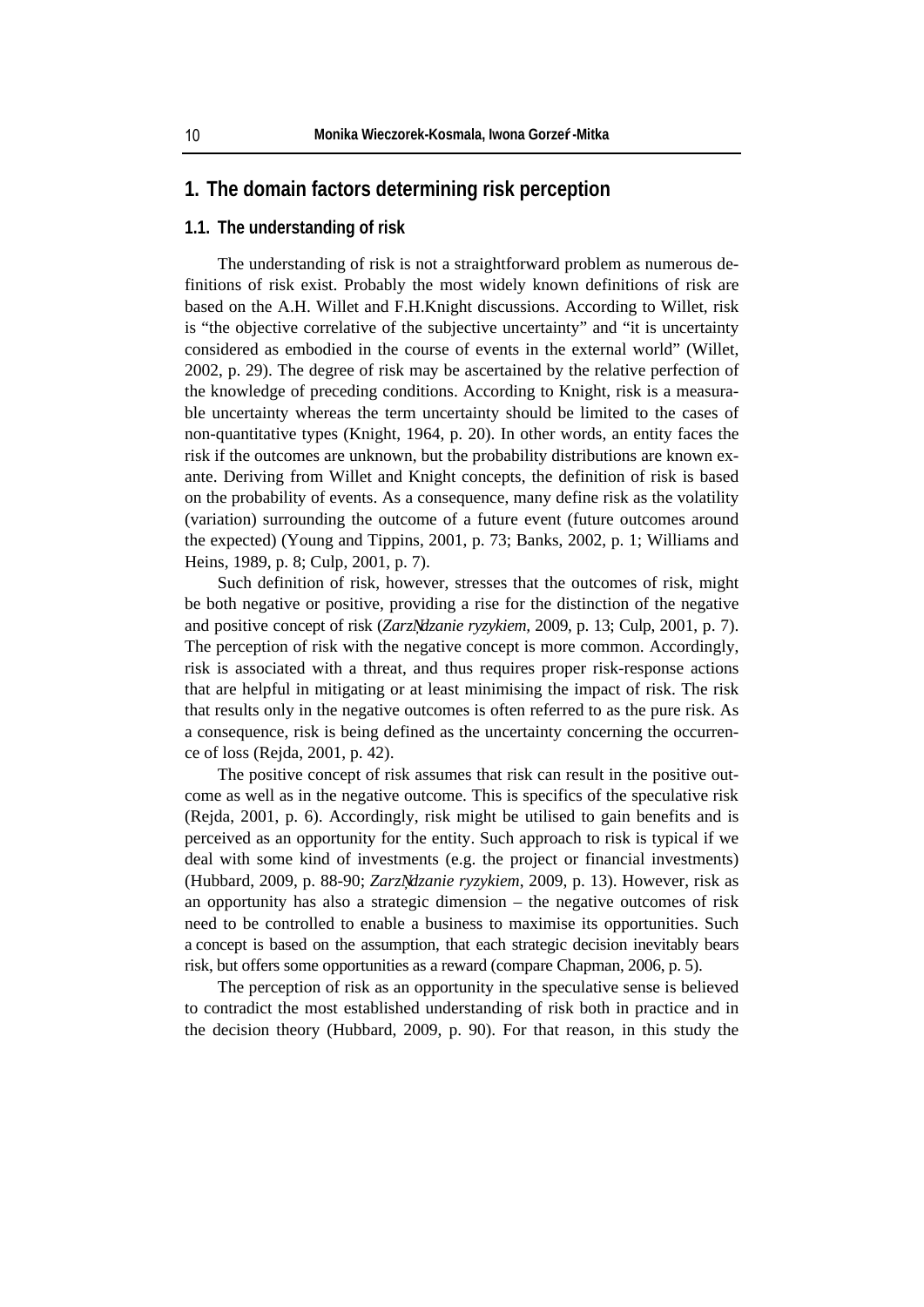further development of the problem of risk perception will be under-pined on the negative concept of risk and thus concerning its negative outcomes (losses), whereas the positive outcomes are associated with opportunities in the strategic meaning.

#### **1.2. The subjective cognition of risk**

 $\overline{a}$ 

Assuming that the risk is defined as the variation of outcomes, the core problem is the assessment of the outcomes' probability. This matches directly the discussion over the ability to assess the risk by the decision-makers. A fundamental issue is whether the objective or subjective risk is revised, which moves the problem to the personal dimension.

The objective risk is the variation that exists in nature and is the same for all persons facing the same situation. The objective risk is based on the objective probability of the outcomes which is the proportion of times that the outcome would occur, assuming an infinite number of observations and constant underlying conditions. The assessment of the objective probability is the same for all persons in a given situation. The subjective risk, however, is the personal estimate of the objective risk. Accordingly, the subjective probability addresses what the decision maker believes to be true. Thus, it is estimation and a state of the mind. (Williams and Heins, 1989, p. 9-10). The problem of risk perception requires a closer consideration of the subjective nature of risk with regard to the cognitive limitations of a human being as a decision-maker.

The subjective nature of risk emphasises that each person participating in risk analysis is directed by own opinions, memories and attitudes that determine the overall world view. Most people are prejudice while making judgements about risk, rather than analysing the facts rationally and logically. Moreover, people's conclusions often differ from conclusions of others who are looking at the same information. Sutton (2010, p. 33) convinces, that even highly trained experts, who regard themselves as being governed only by facts, will reach different conclusions while presented the same set of data.

These observations allow distinction of some factors that affect a decisionmaker perception of risk, as presented in Table 1\* . These factors are mostly tied to the feelings and acceptability of risk determined by the human nature within the perception of the information about the reality.

<sup>\*</sup> The factors presented in Table 1 feature all people (individuals) facing the risk and willing to assess somehow the impact of risk. For the purposes of this study, these factors were attributed to decision-makers.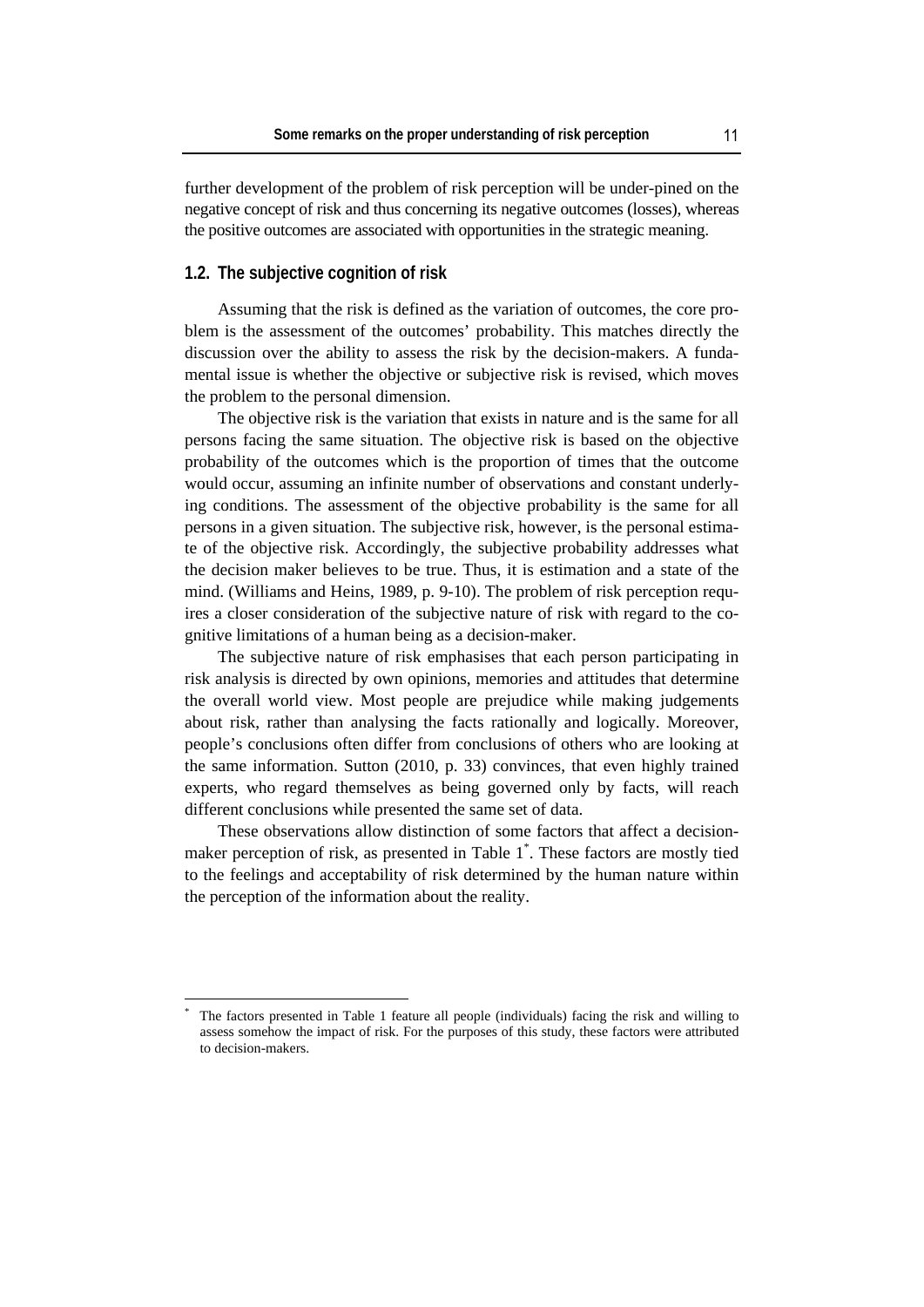Table 1

Factors that affect risk perception of a decision-maker

| Factor                               | Feelings and willingness to accept the risk                                                                                              |  |
|--------------------------------------|------------------------------------------------------------------------------------------------------------------------------------------|--|
| Degree of control                    | if a decision-maker feels that has control over hazardous situation,<br>feels less risk                                                  |  |
| Familiarity with hazards             | mysterious or unfamiliar hazards are particularly unacceptable                                                                           |  |
| Direct benefits                      | the more clear and visible benefits (reward) for risk-taking, the<br>higher the acceptance of risk                                       |  |
| Personal impact                      | the higher impact a decision-maker has (according to his or her<br>belief), the different is the perception of the outcomes of risk      |  |
| Natural vs man-made<br>risk          | natural risks are more acceptable than the man-made                                                                                      |  |
| Recency of events                    | decision-makers tend to attribute higher level of risk to events that<br>have actually occurred in the recent past                       |  |
| Effects of the consequ-<br>ence term | decision-makers feel that high-consequence events that occur<br>rarely are less acceptable than more frequent, low consequence<br>events |  |
| Comprehension time                   | if a decision-makers are informed that a significant new risk has<br>entered it can take some time for them to digest that information   |  |

Source: Own study based on the description provided by Sutton (2010, p. 34-36).

The subjective approach to risk is also explained by cognitive sciences. D. Kahneman and A. Tversky developed the prospect theory that addresses the human cognitive bias and handling of risk (Kahneman and Tversky, 1979, p. 263-292)\* . The results of Kahneman and Tversky research is a set of quirks and flaws in human judgement on numbers, and in particular how decisionmakers will routinely assess one risk as very high and another as very low, without making any mathematical computations. This is the reason why decisionmakers commit errors when assessing the risk. The two domain reasons lie in the fact that people have limited ability to recall the relevant experiences they would use to assess the risk, and that people tend to make logical mistakes (errors) in the assessment of the height of probability. Tversky and Kahneman provide examples supporting these general findings (Tversky and Kahneman, 1974, p. 1125-1130; Hubbard, 2009, p. 100-114).

It is important to be aware that people as decision-makers commit errors and omissions in their subjective perception of risk. The estimation of risk – either objective or subjective – is a building block of properly conducted risk analysis that determines the correctness of further steps in risk management pro-

 $\overline{a}$ \*

In 2002 D. Kahneman won the Nobel Prize in Economics for the prospect theory. A. Tversky passed away in 1996 (but D.Kahneman admitted that it is a joint prize) (http://eu.wikipedia.org/wiki/Amos\_Tversky).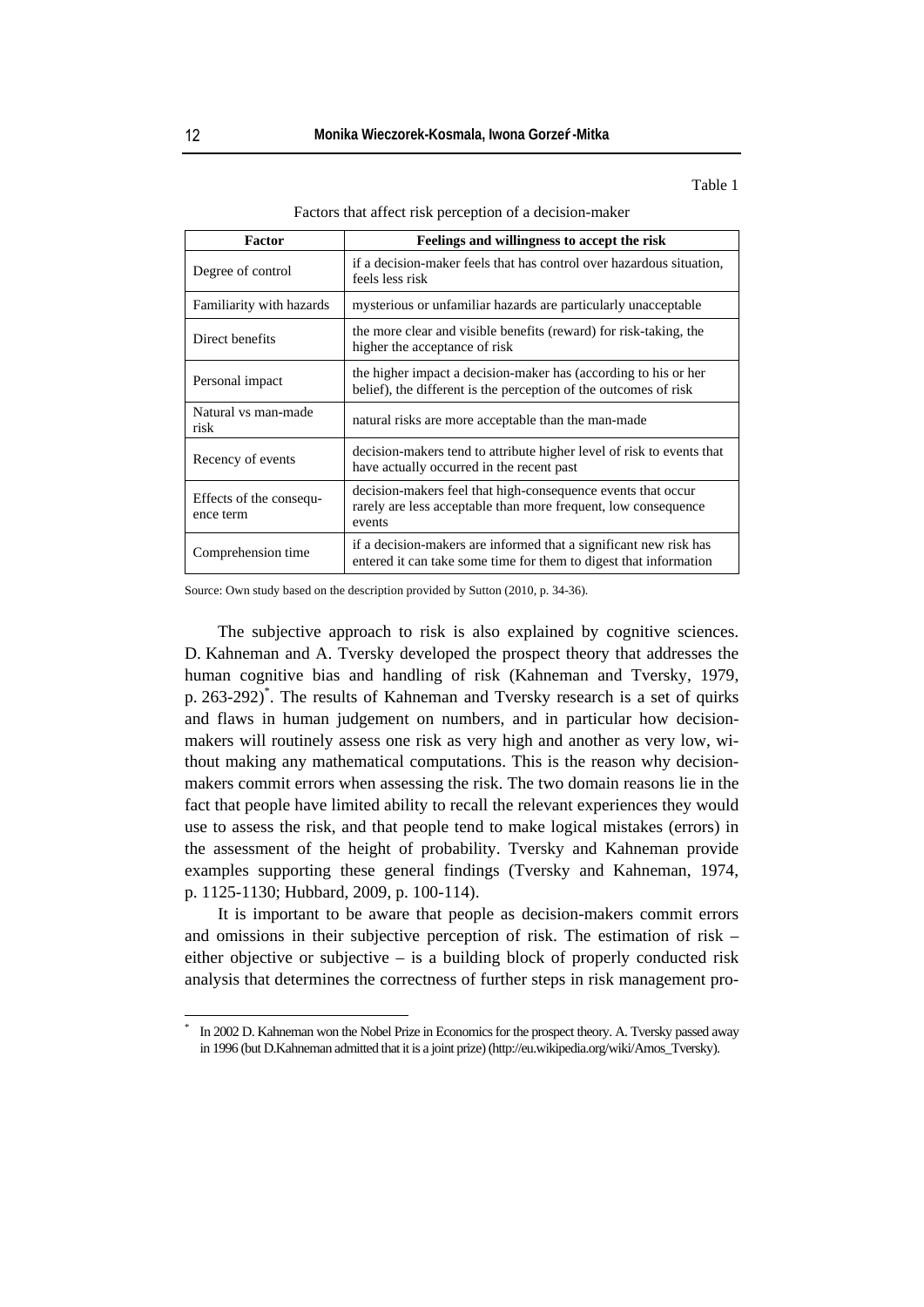cedure. The risk management procedure is here associated with the constant risk analysis followed by risk control through taking appropriate risk response actions, and the monitoring of the outcomes of the procedure in order to make all necessary improvements. (Chapman, 2006, p. 10; Vaughan and Vaughan, 2003, p. 12; *Glossary...*, 2004, p. 199; Ong, 2006, p. 3). Usually, the risk analysis is the prime element in the procedure that covers both the risk identification and the risk analysis. In these areas risk is a subject of exploration by the decisionmakers and in this sense extends the understanding of risk perception.

#### **2. The components of risk analysis**

As mentioned previously, risk analysis composes a building block of a proper risk management. In general, this stage of risk management process is dedicated to learn about the risk that is accompanying the business. With the results of risk analysis, a decision-maker is able to decide about the proper method of risk control or about the risk avoidance (by taking no too risky business activities).

In general, risk analysis might be conducted with the application of either deductive or inductive techniques. The deductive techniques follow the topdown approach. The consequences of risk are being described and then the analysts work backward to deduce what combinations of events could have occurred to produce such consequences. The inductive techniques follow the bottom-up approach which works in the other direction. A single peril is postulated, then the inductive approach determines what impact it may have in the certain hazardous conditions.

Both the deductive or inductive analysis may be conducted by means of numerous techniques. In general, these techniques may be divided into three domain categories (Sutton, 2010, p. 83):

- a) creative/imaginative such techniques require "out of the box" thinking and thus the analysts are encouraged to "think the unthinkable" (imagine the low probability accident scenarios that have never occurred before but which are still plausible),
- b) experience-based based on the experience of the panel of experts or on engineering standards,
- c) logical/rational these methods are based on the principles of Boolean algebra and attempt to provide an understanding of risk in a strictly logical and rational manner.

Each approach to risk analysis is appropriate and might be solely applied. However, in practice those techniques are often combined. The above provided cathegorisation of risk analysis techniques indicates the importance of human features that support and at the same time influence the quality of risk analysis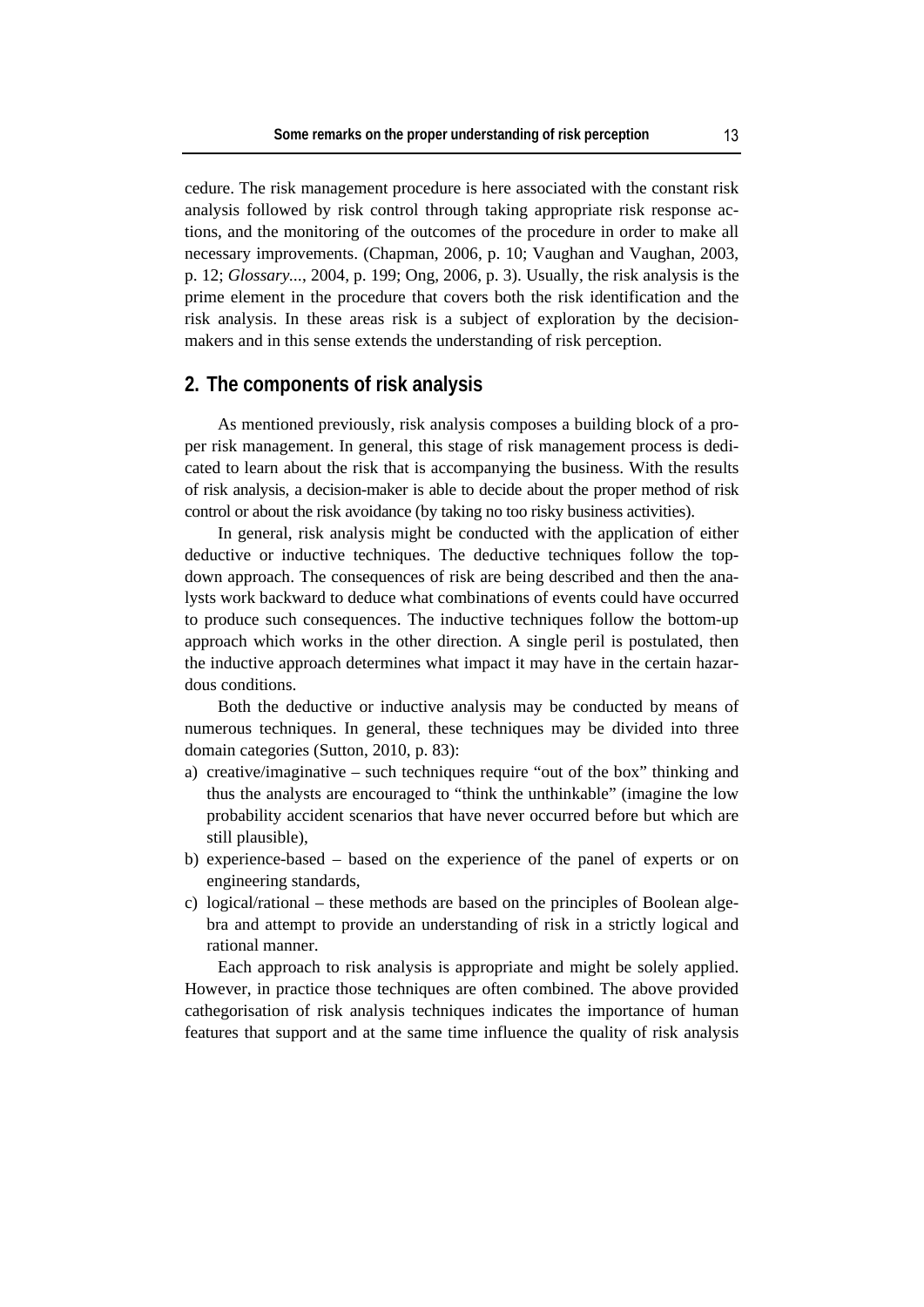stage. Accordingly, it highlights the aspects shaping the risk perception of particular entities.

In practice, risk analysis composes of two basic stages: risk identification and risk assessment (also referred to as risk quantification)\* . The identification of risk should be a systematically and continuously driven process by which the risk of the business activity is recognised. However, properly conducted risk identification requires considering risk as a set of components, as presented in Figure 1.



Fig. 1. The components of risk in risk identification

Source: Own study.

 $\overline{a}$ 

The first component of risk is a hazard which is a condition or a practice that has the potential to cause harmful effects. In other words, hazards elevate the likelihood and severity of a loss. Hazards emerge from the external conditions of a business activity. Recognition of hazards only partially explains the nature of risk as it does not clarify how hazardous conditions produce losses. Hazards may produce perils, which are actual causes of loss. For example, the storm is the hazardous condition which may result in the peril of fire (Young and Tippins, 2001, p. 8-9,79-80). Hazards and perils need to be addressed to the exposures of risk, that are typically associated with the business's assets (physical, financial or human) and its liability (legal and moral) (Sutton, 2010, p. 27). Finally, risk is perceived through its consequences that might be direct or indirect (consequential), where the indirect are observed after a certain period of time and are often difficult to accurate estimations. The consequences should be revised with regard to the safety of the business (e.g. the employees being hurt, the damages to the property), then the business environment and finally the economic performance following along.

<sup>\*</sup> The use and understanding of the term 'risk analysis' and 'risk assessment' differs, in particular in the applicative studies of consultants. For some, risk assessment composes of risk analysis and risk evaluation, and the risk analysis of risk identification, description and estimation (e.g. AIRMIC/ALARM/IRM, 2002, p. 4). Often, risk identification and risk analysis are considered as separate stages, where risk analysis is associated with risk quantification and measurement (e.g. *Casualty and Actuarial Society*, 2003, p. 11; Banks, 2002, p. 61,77). However, in most of the classical approaches the risk analysis is a process whereby risk is first identified and then assessed with regard to quantification (compare Williams and Heins, 1989, p. 53).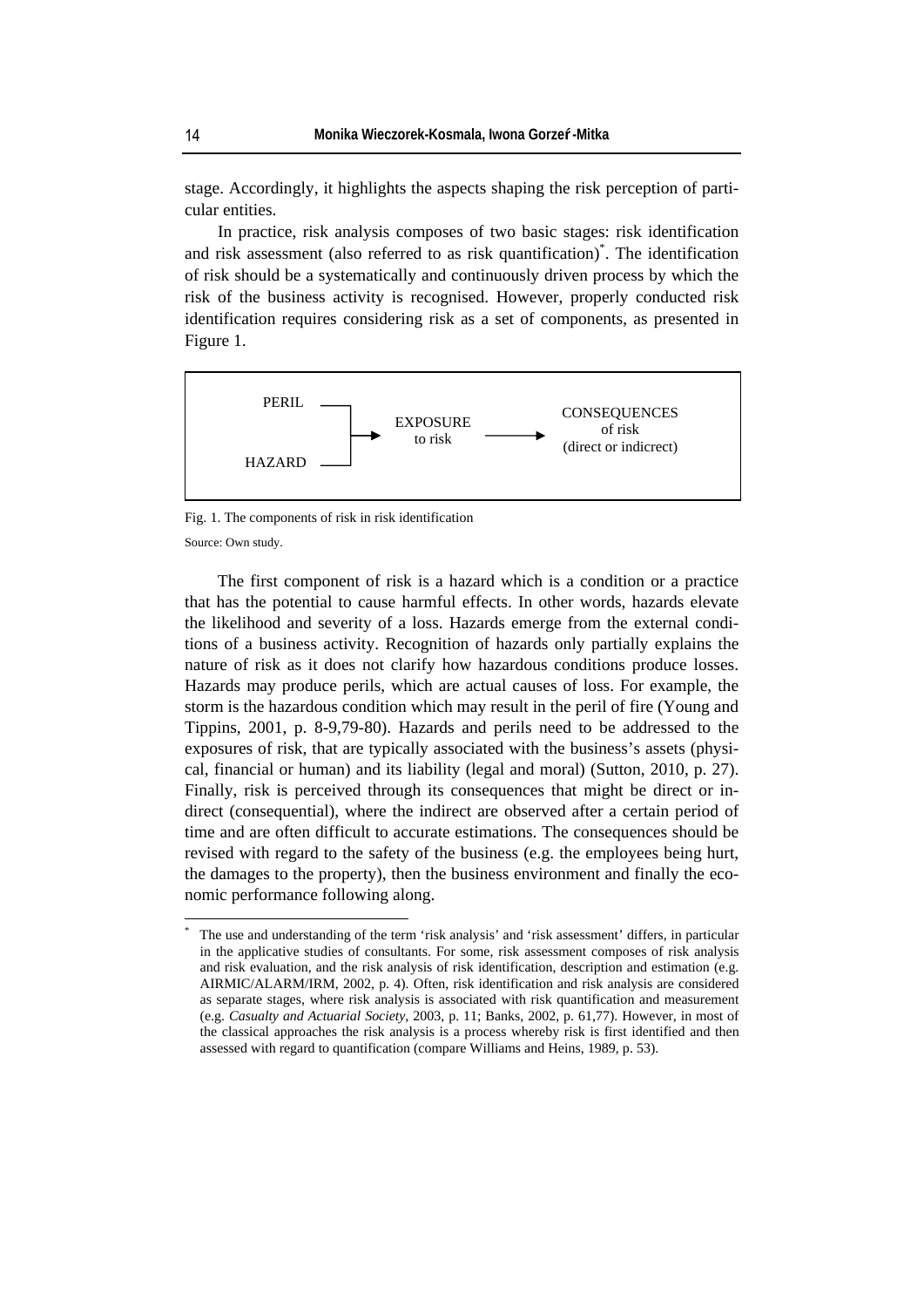The risk identification should be followed by the assessment of risk. Traditionally, risk assessment is a process of estimating the probability (frequency) and the severity (impact) of risk. Risk probability measurement aims at indicating the number of times that the risk occurs over a period of time. The assessment of probability, however, might be conducted by means of quantitative or qualitative. The quantitative methods are based on the examination of the relevant historical data to identify events or situations which have occurred in the past. Hence, the extrapolation of their occurrence in the future is possible. The quantitative techniques are also directed to the probability forecasts that are based on predictive techniques that are useful when the historical data are unavailable or inadequate.

The qualitative methods are based on the expert opinions and knowledge and should be drawn upon all relevant available information, including historical, business-specific data. The qualitative techniques are strongly based on the subjective risk perception (discussed above) and thus the results are endangered by errors springing from the cognitive bias. One of the fundamental methods of qualitative risk frequency assessment was developed by R. Prouty, who provided four classes of probability estimation based on the opinion of risk manager as a decision-maker. Prouty's proposal used labels such as 'almost nil', 'slight', 'moderate' and 'definite' (Williams and Heins, 1989, p. 64). The R. Prouty categorisation is widely accepted and under-pines many qualitative risk frequency assessments.

The assessment of risk severity addresses the estimation of the height of loss that may be caused by the risk occurrence. In other words, the risk severity revises the consequences of risk measured in volume. According to Williams and Heins (1989, p. 64-65), the two most common measures of risk severity (consequences) that are used in risk management are the:

- a) the maximum possible loss, which defines the worst loss that could possibly happen (to one unit, per occurrence),
- b) the maximum probable loss, which defines the worst loss that is likely to happen (to one unit, per occurrence).

Thus, the maximum possible loss is more that he maximum probable loss. Such an approach to measuring risk severity is widely spread in practice and numerous similar categories were developed for the purposes of analysing the severity of a particular type of risk\*.

 $\overline{a}$ 

<sup>\*</sup> For example, A. Friedlander developed categories that address the severity of the peril of fire with regard to the reliability of protection systems. He recommended the assessment of normal loss expectancy (a loss expected when all protection systems are operative), the probable maximum loss (known as PML, a loss expected when a critical part of protection systems is out of order), the maximum foreseeable loss (known as MFL, the loss expected when none of the private protection systems are functioning) and the maximum possible loss (known as MPL, the expected loss when all private and public protection systems are inoperative or ineffective) (compare: Williams and Heins, 1989, p. 65; *Glossary*..., 2004, p. 144, 178)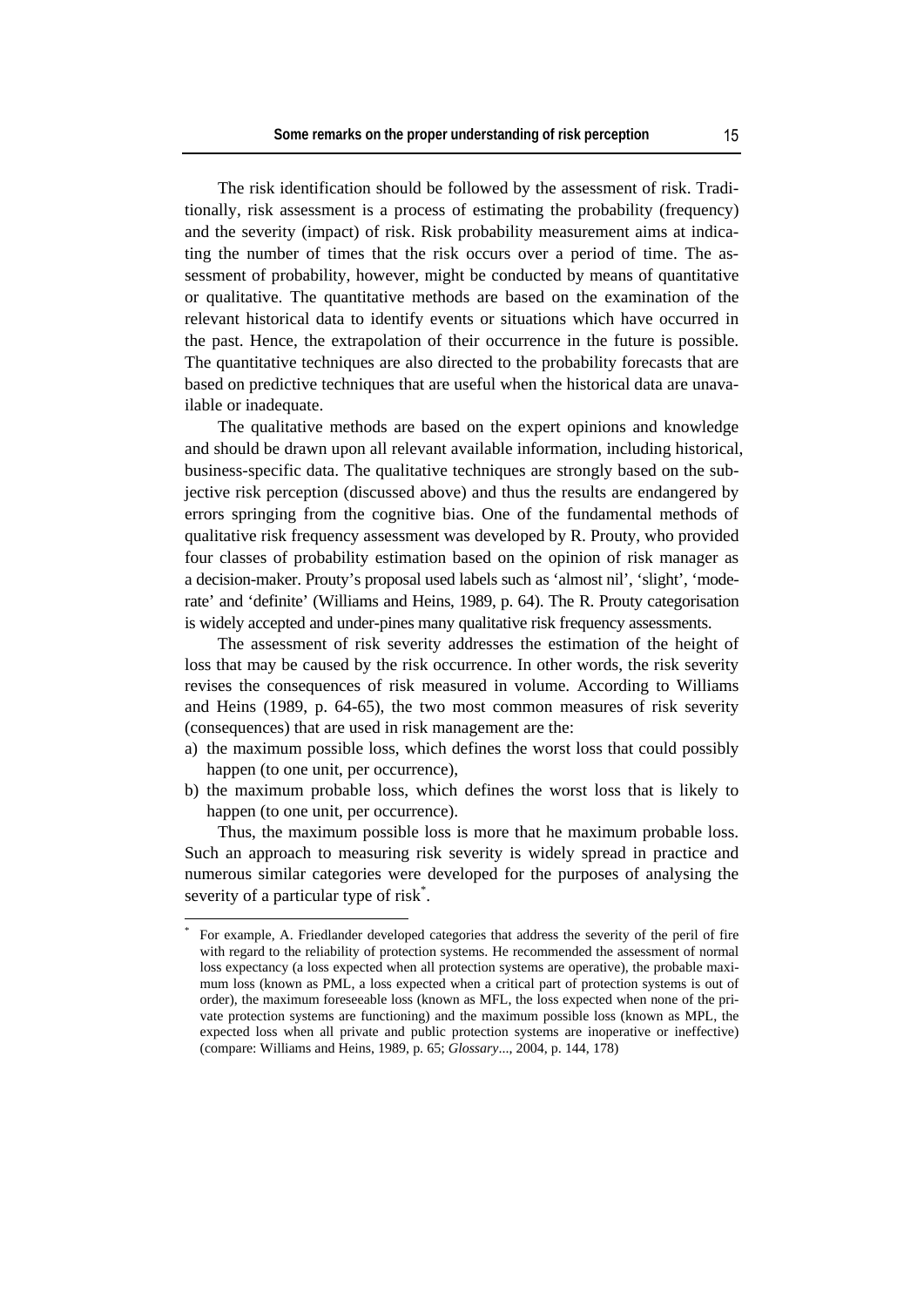The risk analysis is ended up by the construction of risk matrix (sometimes referred to as a map of risk), where the expected risk frequency and risk severity of particular types of identified risks is being visualised. In Figure. 2 an exemplary risk matrix is presented, based on the subjective categories of risk estimation.



Fig. 2. Risk Matrix

Source: Own study based on: Ratliff and Hanks, 1992, p. 27).

Often the graphic visualisation of risk matrix operates with colours – red for very high risk, orange for high, yellow for moderate, and green for low. Also, particular types of risk are given a number, marked with letter (as in Figure 2) or with another graphic sign. The purpose of the construction of risk matrix is to provide clear information which risk requires taking a response action.

#### **3. Risk perception in the global context**

The problem of risk perception is a valid one also from the analytical point of view. This is probably why numerous risk service providers conduct the actions aiming at constructing the list of ten top risks that affect the business entities (*Global Risk Management Survey*, 2009, p. 9-10; *Risk Survey*, 2010, p. 9-1; *Risk Survey*, 2011, p. 9-11). One of the latest surveys was conducted in 2010 by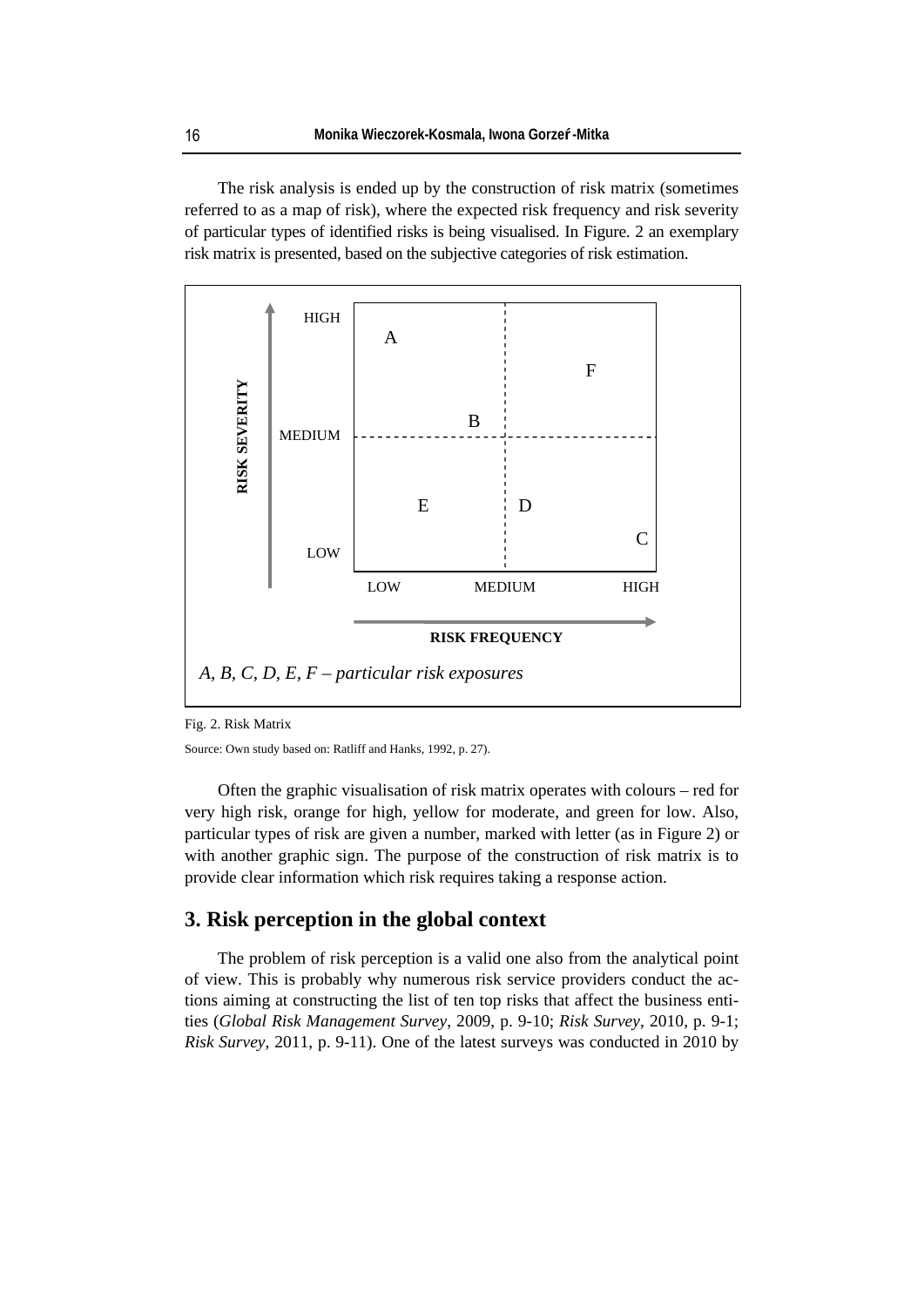the World Economic Forum and the results were presented in the report titled "Global Risk 2011" (*World Economic Forum*, 2011). It was the 6<sup>th</sup> edition of the survey and the final conclusions were presented in the form of the Global Risk Landscape 2011 and Risk Interconnection Map 2011, supported by the discussion of differences in risk perception among respondents. The Forum's survey measured the perception of risk likelihood and impact, providing the respondents with the list of 37 global risks. The findings are based on 580 expert respondents.

The Global Risk Landscape 2011 revealed that the respondents in general perceive event-driven risks as having higher impact than risk that are more chronic in nature and more distributed over time. The global risks perceived as having the highest combined likelihood and impact among those addressed are presented in Figure 3.



Fig. 3. The top 10 global risks by likelihood and impact combined

Source: Own study based on: *World Economic Forum*, 2011, p. 44).

In the research, the problem of risk interconnections was also examined. The top ten risks in terms of average strength of interconnections are presented in Figure 4. The research indicated that most interconnected risks are economic disparity and global governance failures. The deeper analysis of the problem indicated that the global governance failures directly impact a large number of other risks, whereas economic disparity has stronger interconnections but with smaller set of risks.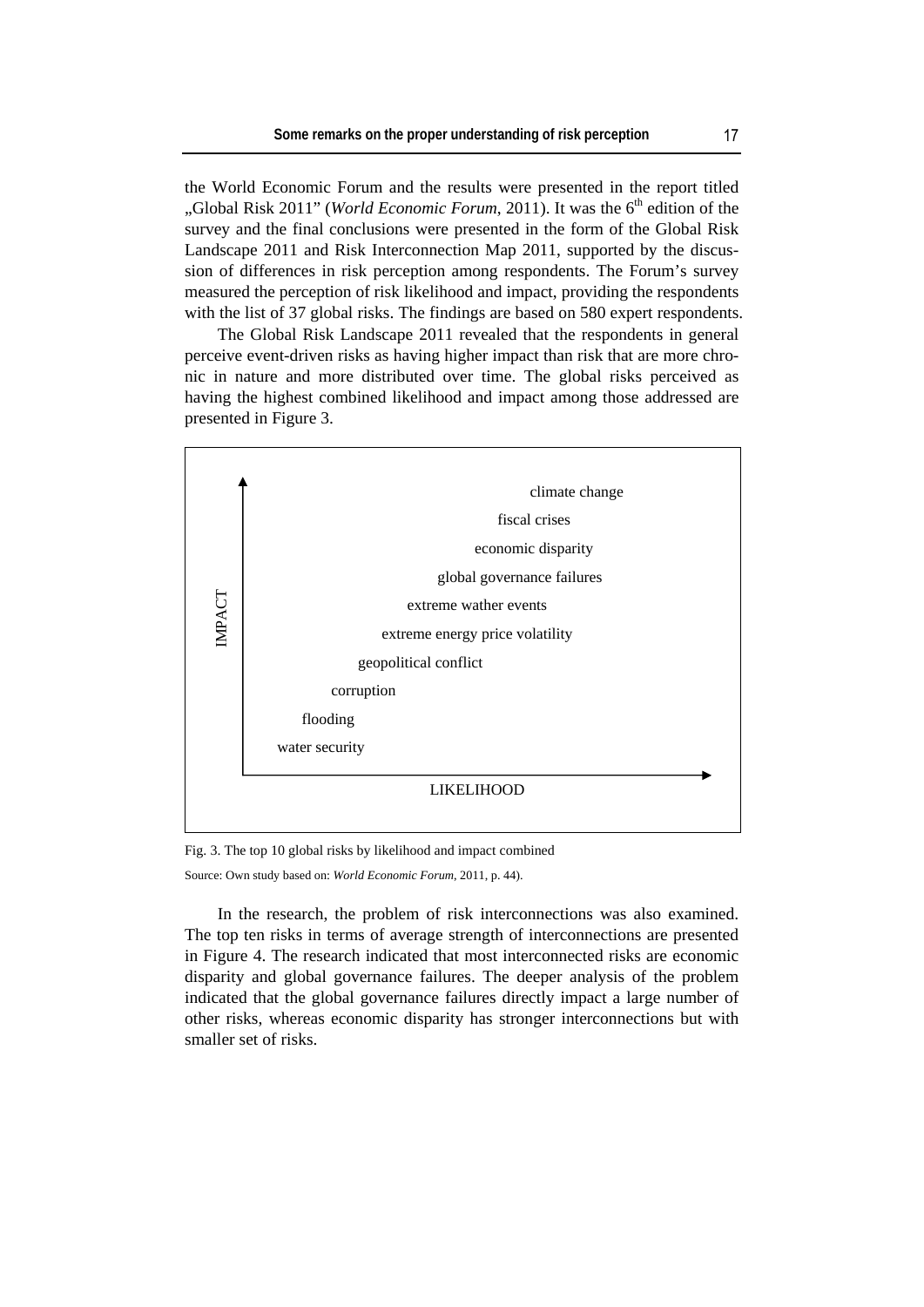

Fig. 4. The top 10 risks in terms of their average strength interconnections

Source: Own study based on: *World Economic Forum*, 2011, p. 45).

Moreover, in the report, the three distinct groups of interconnections were identified:

- 1) the macroeconomic imbalances nexus,
- 2) the illegal economy nexus, and
- 3) the water-food-energy nexus.

The non-exhaustive map of risk interconnections in these three nexuses is presented in Figure 5.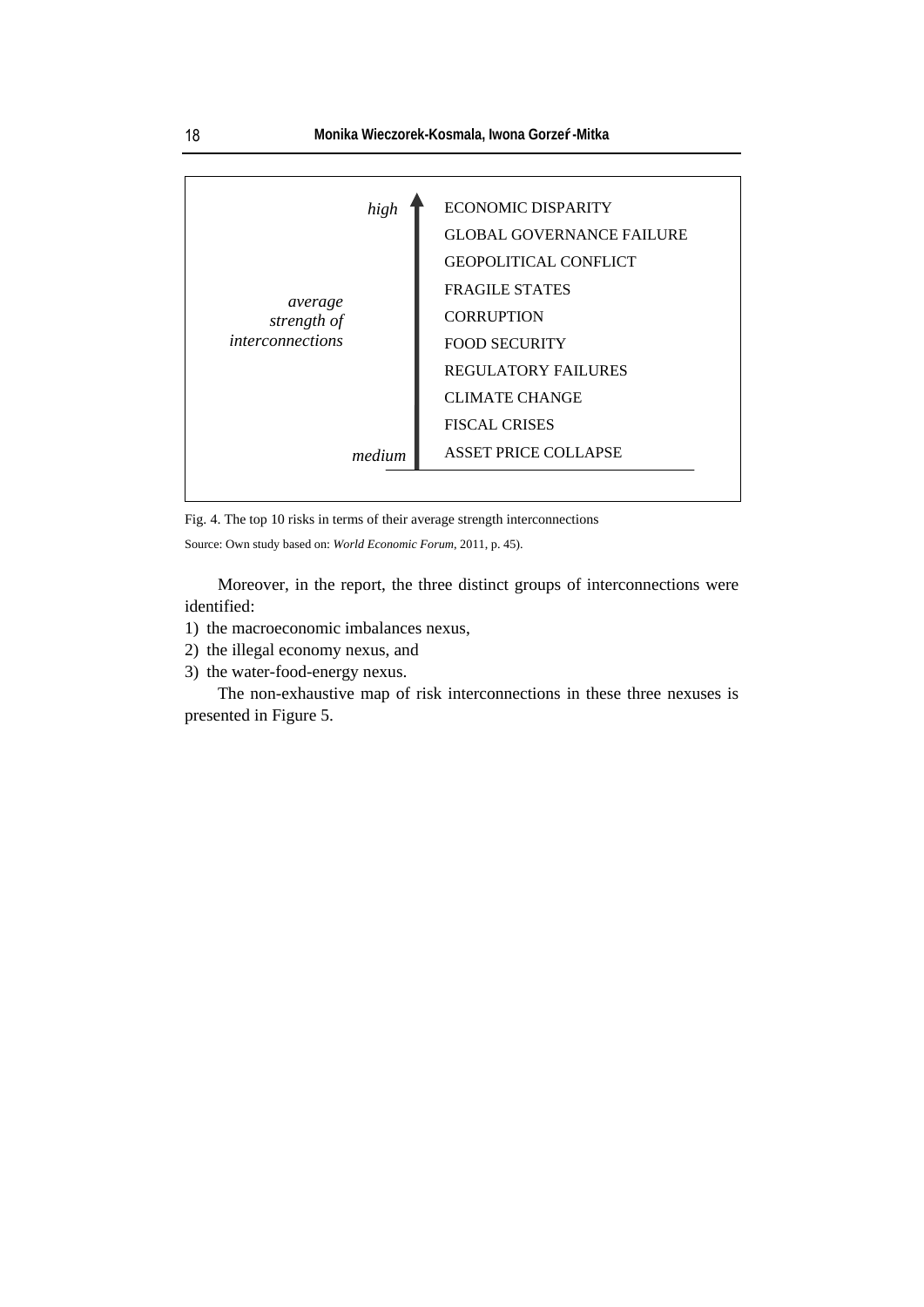

Fig. 5. The three core nexuses of risk interconnections

Source: Own study based on: *World Economic Forum*, 2011, p. 14,22,28-29).

The macroeconomic imbalances nexus is characterised by the imbalances in both the internal (within countries) and external (between countries) dimension. Internal imbalances are caused mainly by the government policies and private sector behaviour and are influenced by the stage of economic development. The external imbalances spring predominantly from the mismatch between saving and investment (*World Economic Forum*, 2011, p. 14). The illegal economy nexus includes risks that are perceived as highly likely to occur and of medium impact. There is a clear feedback loop between the illegal economy nexus and the economic disparity. It is because economic disparity creates an environment that enables illicit trade, corruption and organised crime to grow (*World Economic Forum*, 2011, p. 22). The water-food-energy nexus represent risks that are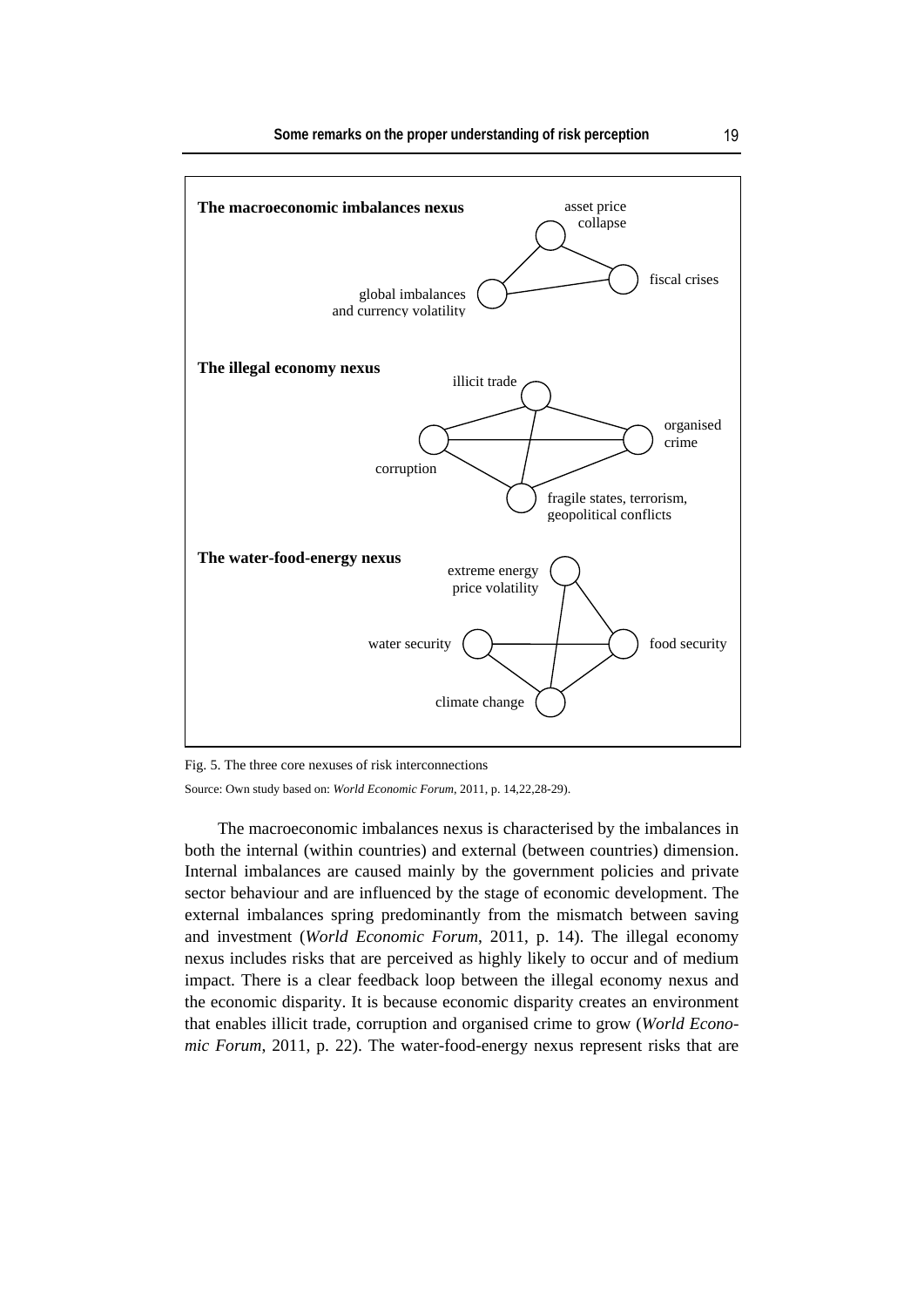chronic obstacles to economic growth and social stability. Economic growth and social stability are at the same time drivers for all these three risks as the improvement of living conditions in emerging economies leads to consumption patterns that are ore resource intensive (*World Economic Forum*, 2011, p. 28).

The research provides a few interesting observations within the differences in risk perception among respondents with regard to their professional perspective. The respondents of the survey were classified into four groups: governments, business, academia and international organisations. Table 2 contains the prime concerns of each group together with the perception of risk relative to other groups.

Table 2

| <b>Respondents</b>                                           | <b>Governments</b>                                                                         | <b>Business</b>                                                                                                                             | Academia                                                       | <b>International</b><br><b>Organisations</b>                               |
|--------------------------------------------------------------|--------------------------------------------------------------------------------------------|---------------------------------------------------------------------------------------------------------------------------------------------|----------------------------------------------------------------|----------------------------------------------------------------------------|
| Prime con-<br>cerns:                                         | societal risks                                                                             | economic risks                                                                                                                              | environmental<br>risks                                         | societal risks                                                             |
| <b>Perception</b><br>higher rela-<br>tive to other<br>groups | - climate change<br>- fragile states<br>- geopolitical<br>conflict<br>illicit trade<br>$-$ | - fiscal crises<br>- slowing Chi-<br>nese economy<br>consumer<br>price volatility<br>terrorism<br>food security<br>$\overline{\phantom{0}}$ | - climate change<br>- fragile states<br>- biodiversity<br>loss | - climate change<br>- fragile states<br>- illicit trade<br>- food security |

The perception of top risks with regard to the professional perspective

Source: Own study based on: *World Economic Forum* (2011, p. 46).

In general, the societal risks are the prime concern of governments and international organisations, whereas environmental risks are the prime concern of academia and economic risks – for business. Such results are understandable and typical with regard to the functions of each group of respondents. With regard to the perception of risks relative to others, Table 2 presents these risks that were indicated as of higher likelihood and/or impact as compared to any other group of respondents.

### **Conclusions**

The perception of risk in the business entity reveals the complexity of the problem. Although the perception of risk is reflected in the results of risk analysis, including risk identification and risk assessment, it is still dependant on the personal abilities of a decision-makers acting on behalf of the business entities. In particular, there are many quirks and flaws of human being nature that influence the perception of risk and thus influence the cognition of risk. It seems that the awareness of these factors is crucial for business entities while organising the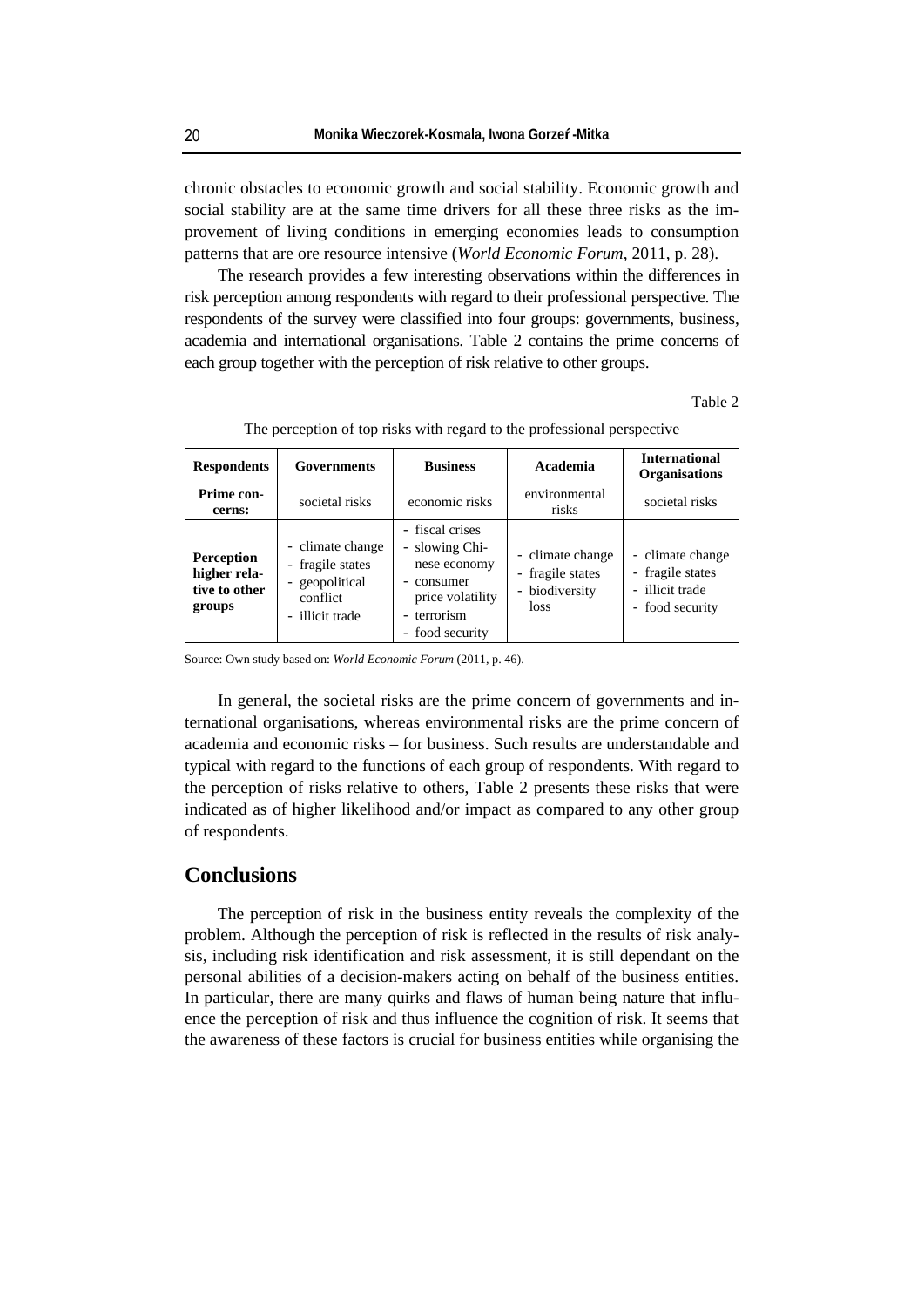risk management process (and perhaps the risk management division), as it strengthens the awareness of possible areas of mistakes.

In practice, risk analysis ends up with the declaration of core risks for a particular business entity, often called 'the top ten risks', that are further under a deeper consideration and constant monitoring. Thus, the risk perception from the global perspective might be assessed with regard to the top risks indicated by the larger group of respondents. The results of one of such surveys (that were discussed in this paper) revealed, that decision-makers tend to perceive risks in nexus, identifying the interconnections of particular risks. Also, the perception of risks is heavily dependant on the professional context, which influences the types of risks identified as most severe and most likely to occur.

It seems that in the future the problem of cognition of risks will be even further developed. After the escalation of the global financial crisis the quantitative risk analysis techniques are less appreciated, with a higher appreciation of subjective risk analysis, including risk assessment. Thus, the problem of risk perception will surely be extended.

#### **Bibliography**

- ARMIC, ALARM, IRM (2002): *A Risk Management Standard* [online]. Available at: <www.airmic.com> [Accessed: 1 September 2009].
- Banks E. (2002): *The Simple Rules of Risk. Revisiting the Art of Financial Risk Management*. John Wiley & Sons, Chichester.
- *Casualty and Actuarial Society* (2003): *Overview of Enterprise Risk Management* [on line]. Available at: <http://www.casact.org/research/erm/overview.pdf> [Accessed: 20 December 2010].
- Chapman R.J. (2006): *Simple Tools and Techniques for Enterprise Risk Management*. John Wiley & Sons, Chichester.
- Culp C.L. (2001): *The Risk Management Process. Business Strategy and Tactics*. John Wiley & Sons, New York.
- *Global Risk Management Survey* (2009). Aon Corporation [on line]. Available at: http://www.img.en25.com/web/AON/GlobalRiskManagementSurvey2009.pdf> [Accessed: 15 April 2011].
- *Glossary of Insurance and Risk Management Terms* (2004). International Risk Management Institute, Dallas.

<http://eu.wikipedia.org/wiki/Amos\_Tversky> [Accessed: 10 June 2011].

- <http://dictionary.reference.com/browse/perception> [Accessed: 20 May 2011].
- Hubbard D.W. (2009): *The Failure of Risk Management. Why It's Broken and How to Fix It*. John Wiley & Sons, Hoboken.
- *Zarz dzanie ryzykiem*. (2009). Ed. K. Jajuga. Wydawnictwo Naukowe PWN, Warszawa.
- Kahneman D., Tversky A. (1979): *Prospect Theory: An Analysis of Decision under Risk*, "Econometrica", Vol. 47, No. 2, pp. 263-292 [on line]. Available at: <http://www.eui.eu/Personal/Guiso/Courses/Lecture5/prospect\_theory\_kahaneman \_tversky.pdf> [Accessed 15 April 2011]
- Knight F.H. (1964): *Risk, Uncertainty and Profit*. Sentry Press, New York.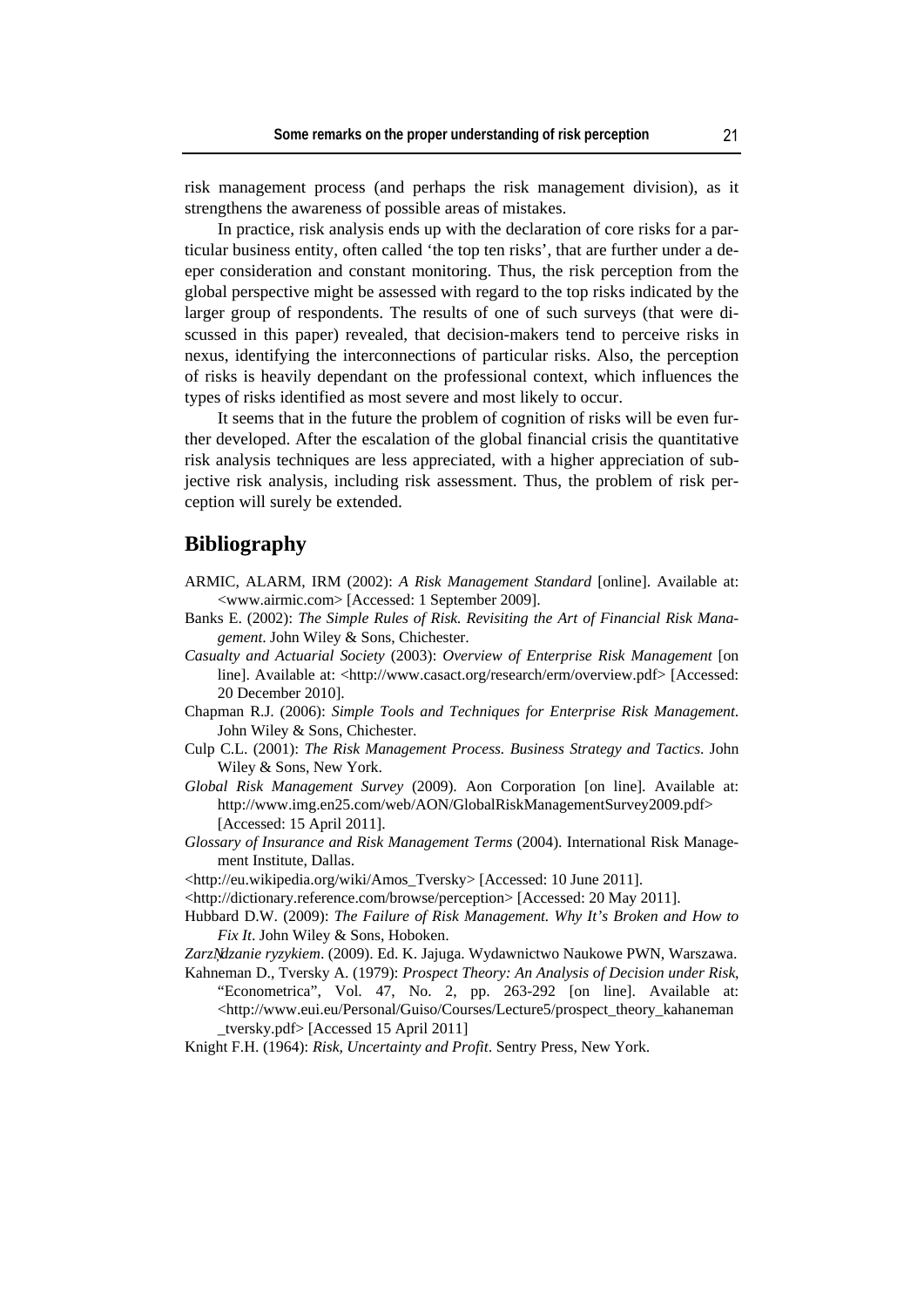Ratliff R., Hanks S. (1992): *Evaluating risk.* "Managerial Auditing Journal", Vol. 7, No. 5.

- Rejda G.E. (2001): *Principles of Risk Management and Insurance*. Addison Wesley Longman, Boston, San Francisco, New York.
- *Risk Management. A Modern Perspective* (2006). Ed. M.K. Ong. Elsevier, London.
- *Risk Survey* (2011): Risk Survey. Aon's 2010/2011 Australian Risk Management Benchmarking Survey, Aon Risk Services Australia Limited.
- *Risk Survey* (2010:) Risk Survey. Aon's 2009/2010 Australian Risk Management Benchmarking Survey, Aon Risk Services Australia Limited.
- Sutton I. (2010): *Process Risk and Reliability Management. Operational Integrity Management*. Elsevier, Oxford, Burlington.
- Tversky A., Kahneman D. (1974): *Judgment under Uncertainty: Heuristics and Biases*. "Science" New Series, Vol. 185, No. 4157, pp. 1124-1131 [on line]. Available at: <http://www.math.mcgill.ca/vetta/CS764.dir/judgement.pdf> [Accessed 15 April 2011].
- Vaughan E., Vaughan T. (2003): *Fundamentals of Risk and Insurance*. John Wiley & Sons, New York.
- Willet A.H. (2002): *The Economic Theory of Risk and Insurance*. University Press of the Pacific, Honolulu (reprinted from 1901 ed.)
- Williams C.A. Jr., Heins R.M. (1989): *Risk Management and Insurance*. 6<sup>th</sup> ed. Mc-Graw-Hill, New York.
- *World Economic Forum* (2011): *Global Risks 2011. Sixth Edition. An initiative of the Risk Response Network*, Geneva [on line]. Available at: <http://media.swissre.com/documents/Global\_Risks\_2011\_LD\_ExecSum.pdf> [Accessed 15 April 2011].
- Young P.C., Tippins S.C. (2001): *Managing Business Risk. An Organisation-Wide Approach to Risk Management*. AMACOM, New York.

#### **KILKA UWAG NA TEMAT WŁA CIWEGO POJMOWANIA PERCEPCJI RYZYKA**

#### **Streszczenie**

Celem niniejszego artykułu jest uzasadnienie tezy, e w działalno ci biznesowej percepcja ryzyka dokonuje si głównie poprzez analiz ryzyka, która to z kolei jest podstawowym elementem procesu zarz dzania ryzykiem. Uwzgl dniaj c ogólne uj cie definicyjne poj cia percepcji, percepcj ryzyka odniesiono do rozumienia poj cia ryzyka (z uwzgl dnieniem jego dualnej natury) i poznania ryzyka (z uwzgl dnieniem dorobku psychologii behawioralnej w zakresie zdolno ci człowieka). Analiza ryzyka została przedstawiona w uj ciu procesowym, w podziale na etap identyfikacji ryzyka oraz oceny (pomiary) ryzyka. W obu etapach podkre lono znaczenie ludzkiego poznania (w kontekcie metodycznym). Rozwa ania teoretyczne uzupełniono prezentacj najnowszych wyników bada dotycz cych percepcji ryzyka w skali globalnej. Uwzgl dniono percepcj rodzajów ryzyka w uj ciu prawdopodobie stwa i skutków oraz współdziałania ró nych rodzajów ryzyka, a tak e ró nice w postrzeganiu ryzyka przez rodowisko biznesowe, akademickie, rz dowe i organizacji mi dzynarodowych.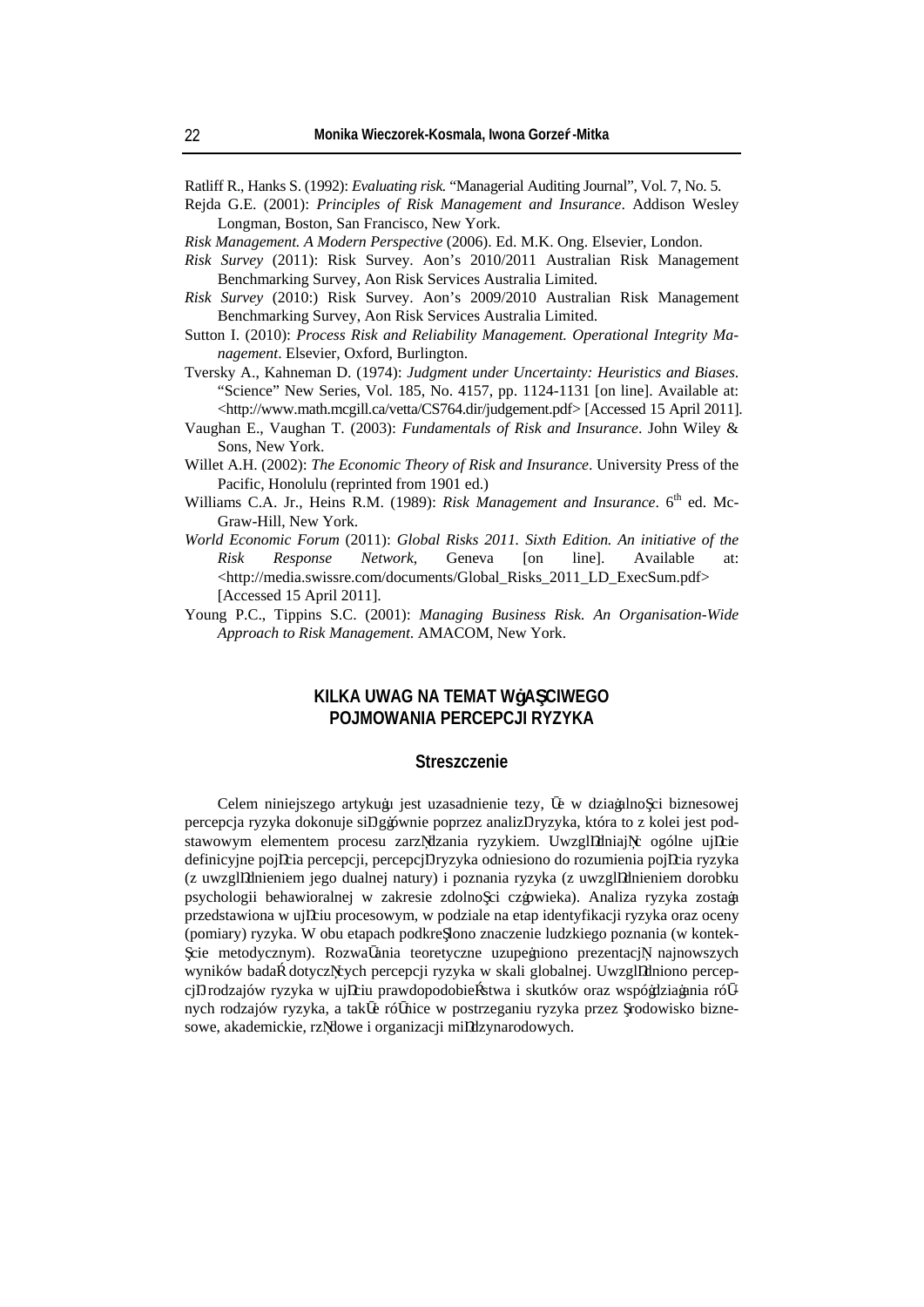# **Jan Kaczmarzyk**

University of Economics in Katowice

# **A SUBJECTIVE APPROACH IN RISK MODELING USING SIMULATION TECHNIQUES**

## **Introduction**

Quantitative risk assessment basing on simulation techniques mainly concentrate on historical risk information. Financial companies have been used so far, to perform comprehensive historical data collection concerning key risks. Financial companies' information technology provides not only complex historical information, but gets the information with accurate frequency as well. Financial risk information is assessed by financial markets themselves (by proper financial institutions), thereafter shared with market participants, whereas operational and credit risk information has to be collected by financial companies on their own. Equipped with proper risk information, financial companies are able to model their behavior in volatile environment finding their actual risk exposure. Non-financial companies are even more uncertain about their future, though putting risk modeling aside. The main reason of inclining the modeling, may be historical data availability. Of course, a data collection, similar to financial companies' systems, is possible to be introduced in non-financial companies. Though bringing such the data collection into a company can be an expensive process, especially for small and medium enterprises (SME). Not knowing exact future benefits, non-financial companies, can likely incline such systems. Historical data problems should not prejudge risk modeling resignation. SMEs can introduce risk modeling approach basing on subjective assumptions involving both risks' distributions and interdependencies. Having built a valid model concerning given financial situation, one can model risk basing on special – subjectively chosen – distributions. Triangular and beta distributions work especially great when an expert opinion is the only data source (Vose, 2008). In this study, risk adjusted performance analysis, using simulation techniques with subjective assumptions, is presented. An investment projection model is used, to present both opportunities arising from making subjective assumptions and threatens arising from not taking interdependencies into account. Frequency function is presented as an easy to interpret alternative to probability density functions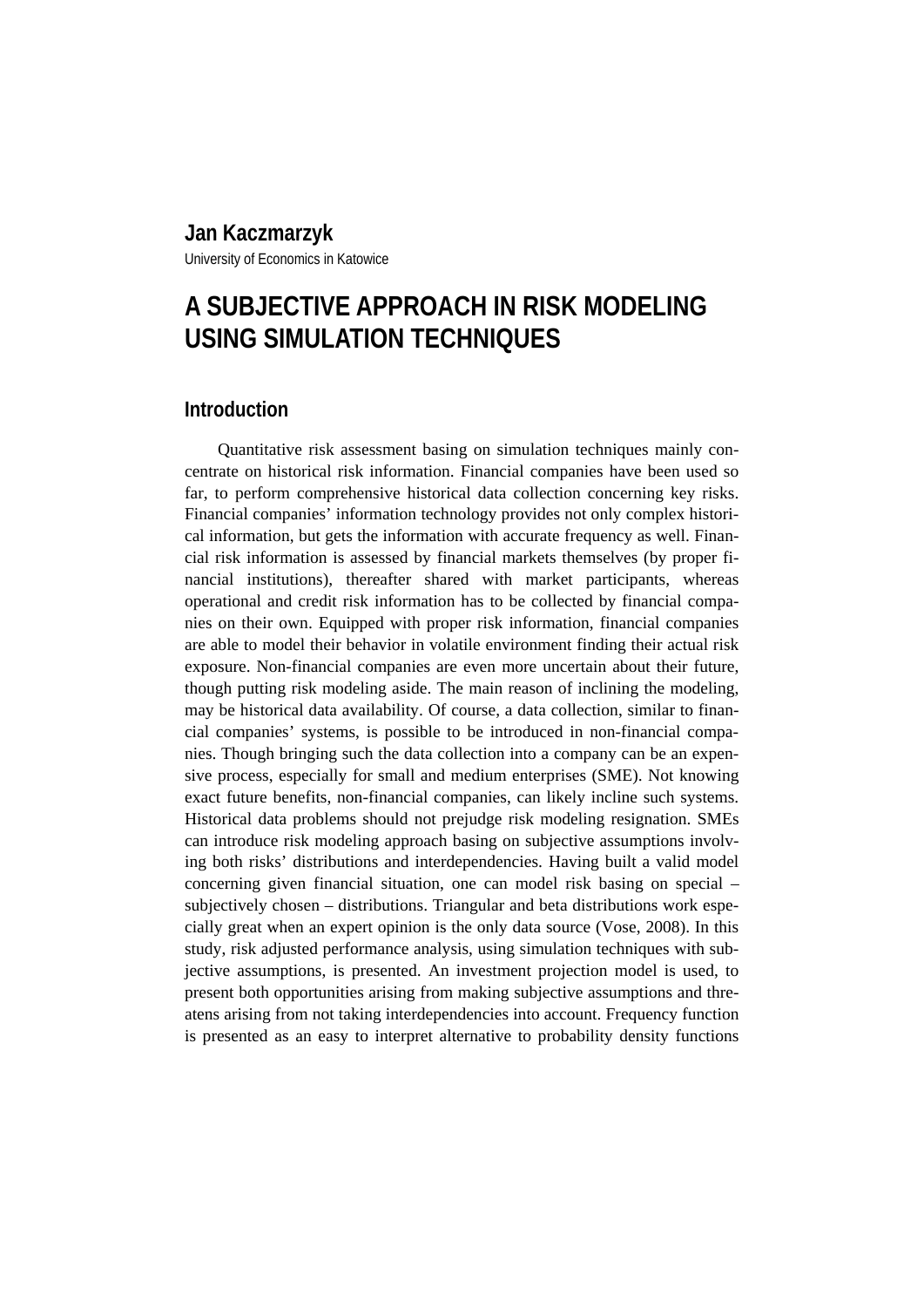and cumulative probability distribution functions in parallel. Frequency based approach is considered, when subjective assumptions arise from an expert opinion, who's statistical knowledge remains rather poor.

#### **1. Subjective assessment better than scenarios?**

Simulation techniques like Monte Carlo Simulation (MCS) or Latin Hypercube Simulation (LHS) can be considered as an evolution of classic scenario analysis. In fact, there are hundreds of thousands scenarios being randomly generated during both MCS or LHS as well. Every scenario is a set of random values of risk factors obtained compliantly to assumed probability distributions. Scenarios are processed iteratively in relevant financial model in order to gain risk variables' probability distributions. The main idea of simulation techniques is to analyze as much scenarios as possible, finding every logical situation likely to happen (Vose, 2008). In traditional scenario analysis, in turn, only a few scenarios, with subjectively attributed probability, were generated mostly showing an enterprise: fully exposed to downside risk, not exposed to risk, fully exposed to upside risk. Simulation techniques give an opportunity to consider lots of combinations when some risks gets their upside values whereas others – their downside values. Both mentioned methods obtain, in fact, a risk variable's probability distribution, but the comprehensiveness votes for simulation (Fig. 1).



Fig. 1. The nature of the outcome – classic scenario analysis versus simulation techniques

Historical data availability poses a major issue while assuming risk factor's probability distributions. Historical values are considered as objective source of information. Vose (2008), Chapman (2006) agree on number of various situations, when objective way might have been considered as a serious hurdle:

- the data has simply never been collected before,
- the data is too expensive to obtain,
- past data is no longer relevant,
- the data is sparse requiring expert opinion "to fill in the holes",
- the area being modeled is new.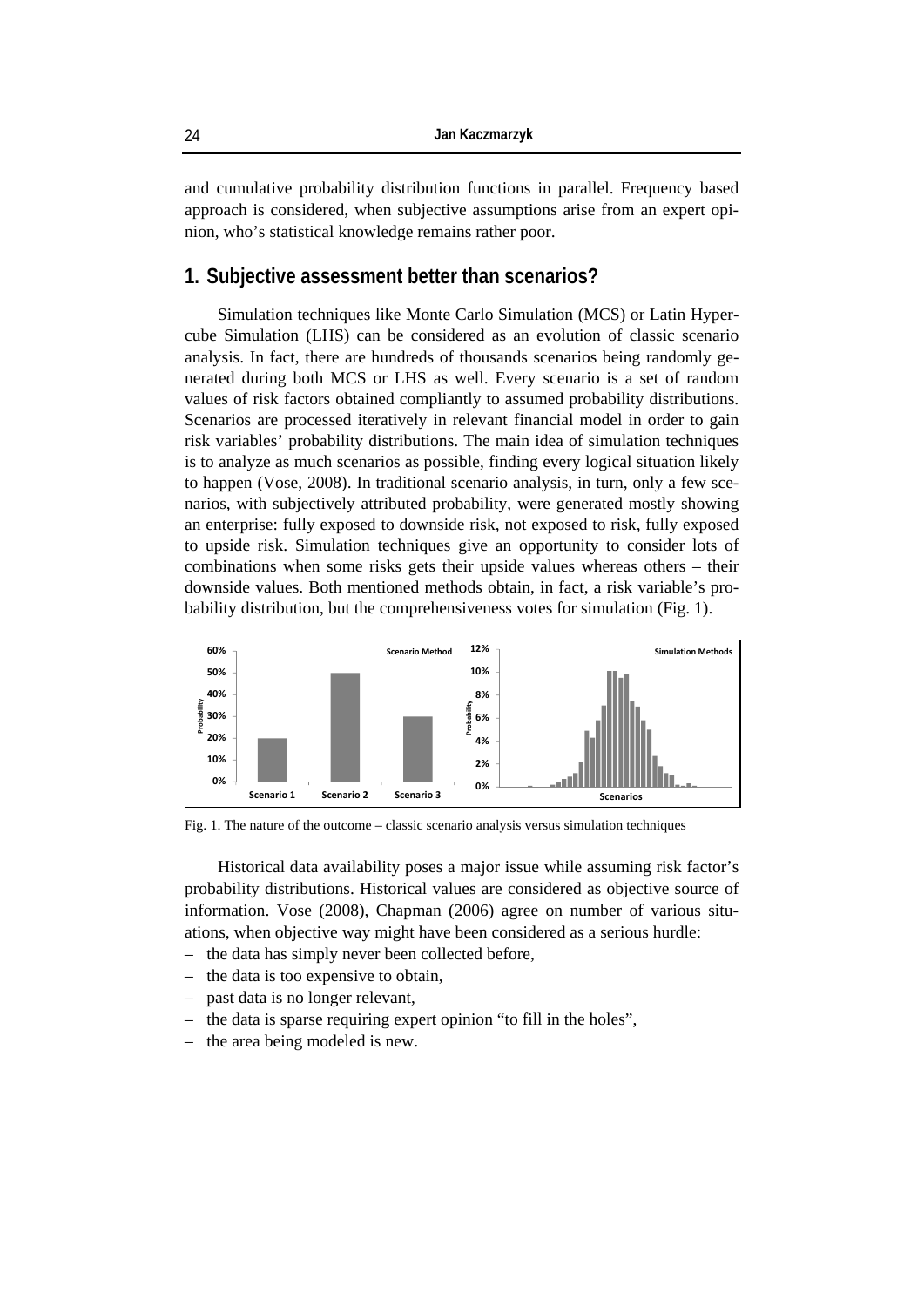Recapitulating above, risk factors' distributions may be attributed in: objective way, quasi-objective way or subjective way, depending on both historical data availability and adequacy as well. The non-historical descent of risk factor's probability distribution doesn't cross simulation techniques out. Expert opinion can be the source of right distribution, even if the possessed information consists only of the risk factor's extreme values. There exist a number of theoretical distributions being suitable to summarize, more or less detailed information gained from experts knowing best the nature and the behavior of a particular risk factor.

#### **2. Subjective assessment using triangular distributions**

Using triangular distributions for simulation reasons doesn't seem to be particularly challenging. Simulation techniques require convenient inverse cumulative distribution functions  $(G($  )), enabling the right sampling process<sup>\*</sup>. Any professional risk software<sup>\*\*</sup> provides proper triangular distribution functions, whereas popular spreadsheets don't. The best known, Microsoft Excel, provides object oriented programming using Visual Basic for Applications (VBA). Preparing suitable VBA functions could have been quite usable solution involving low budget, making subjective assessment with triangular distributions possible.

The common approach is using simple triangular distributions described only by their extreme values, with an assessment considering which of them has the highest probability of occurrence (Kaczmarzyk, Zieli ski, 2010).



Fig. 2. Simple triangular distributions and uniform distribution

Simple triangular distributions seem to be particularly suitable solution, when the only thing the analyst can do is describe the range of possible risk factor's values. Depending on the highest expected probability, analyst should choose left or right skewness of the simple triangular distribution. Finding the highest expected probability hard to describe, an analyst may use uniform distribution, while assuming the same probability for the expected range of values (Fig. 2).

 $\overline{a}$ 

<sup>\*</sup> Sampling process – generating random numbers due to assessed probability distributions, consist of two stages. Stage  $1$  – generating uniform random numbers from range  $(0,1)$  (generating probability in fact). Stage 2 – transforming uniformly distributed numbers into desired probability distributions using inverse cumulative distribution functions.<br>Fe. ModelRisk, Palisade Risk, Crystal Ball.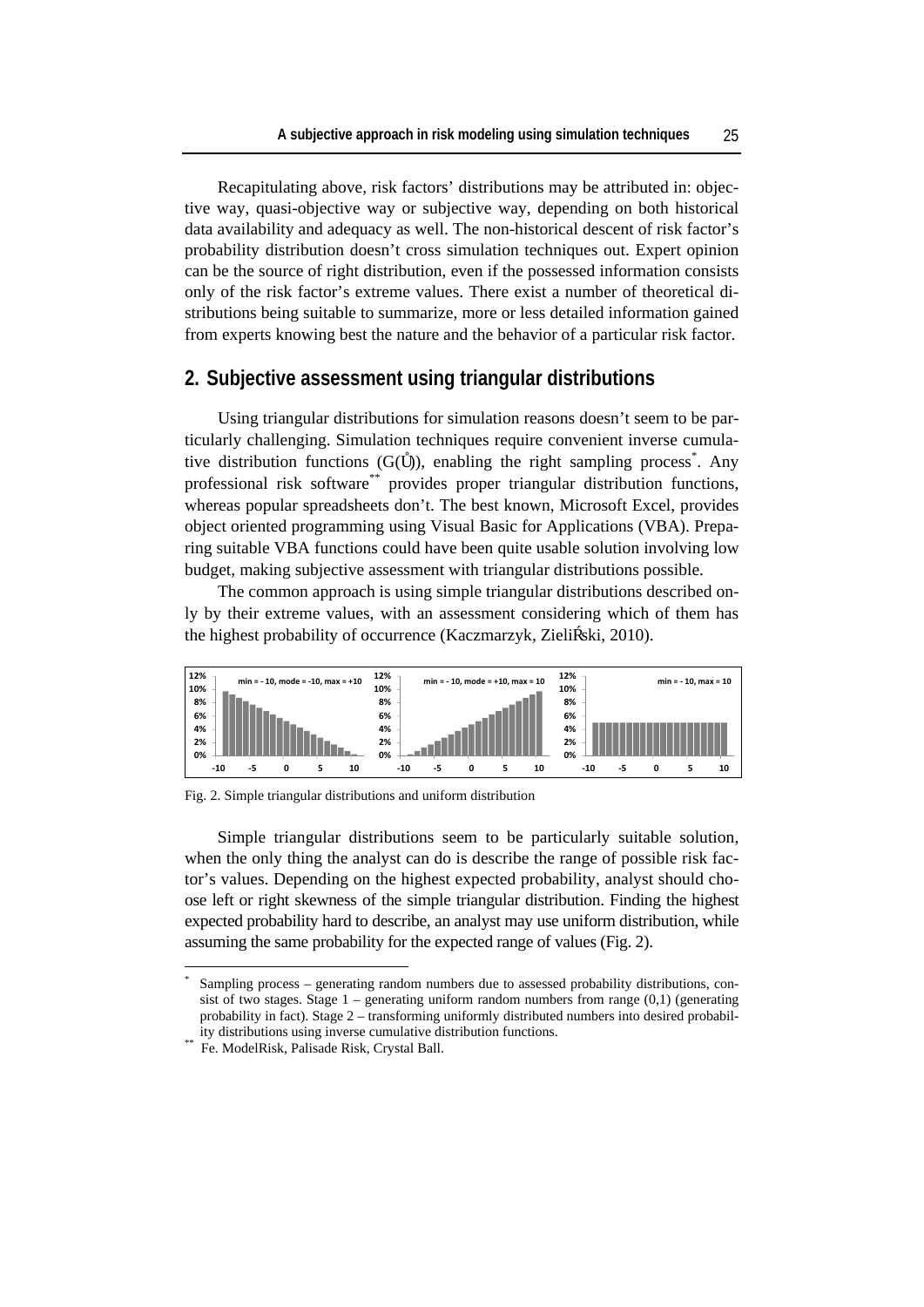The more complex approach involves universal triangular distributions (Vose, 2008), enabling analysts to assume the value with the highest probability somewhere between expected extreme values (with the lowest probability).



Fig. 3. Universal triangular distribution with same extreme values and different expected values

One has to magnify the nature of universal triangular distribution, which boils down to the fact, that the values nearly the extreme values have equal probability, only when the most expected value lays exactly in the middle of the expected range (Fig. 3).

In terms of financial categories, one is able to provide lots of examples when triangular distributions are a right solution. Let's assume a company considering an investment project and its investment expenditures. Typically, the company lacks of historical information being forced to simulate risk using a subjective assumption. Choosing the triangular distributions, is expected to provide the minimum, maximum and most expected value of the investment expenditures. Defining key distribution values, may necessitate some consultations with experts. In other words, one has to consult if there is a chance to decrease costs and if there is a risk of their increase. Involving brainstorming and other creative thinking techniques may provide desired information in much more effective way.

Triangular distributions are very easy to interpret, even for persons lacking of statistical experience. In other words, risk identification, even on the lowest level of an organization, can be effective, basing on information possessed from serial workers. Let's assume a company holding production lines, which doesn't have information on their actual reliability. Employees responsible for particular production line are likely to have such an information acquired automatically straight from the production process. Obviously, an immediate information won't be much more detailed than required by triangular distributions themselves. Looking for lots of details, company has to introduce special data acquisition process, involving employees from adequate level of organizational structure. Such solution could provide the most accurate probability distribution fit.

Finally, the main constraint of using triangular distributions is linear relation between risk factor's values inside expected range and their probability of occurrence. The other significant constraint of triangular distributions is inability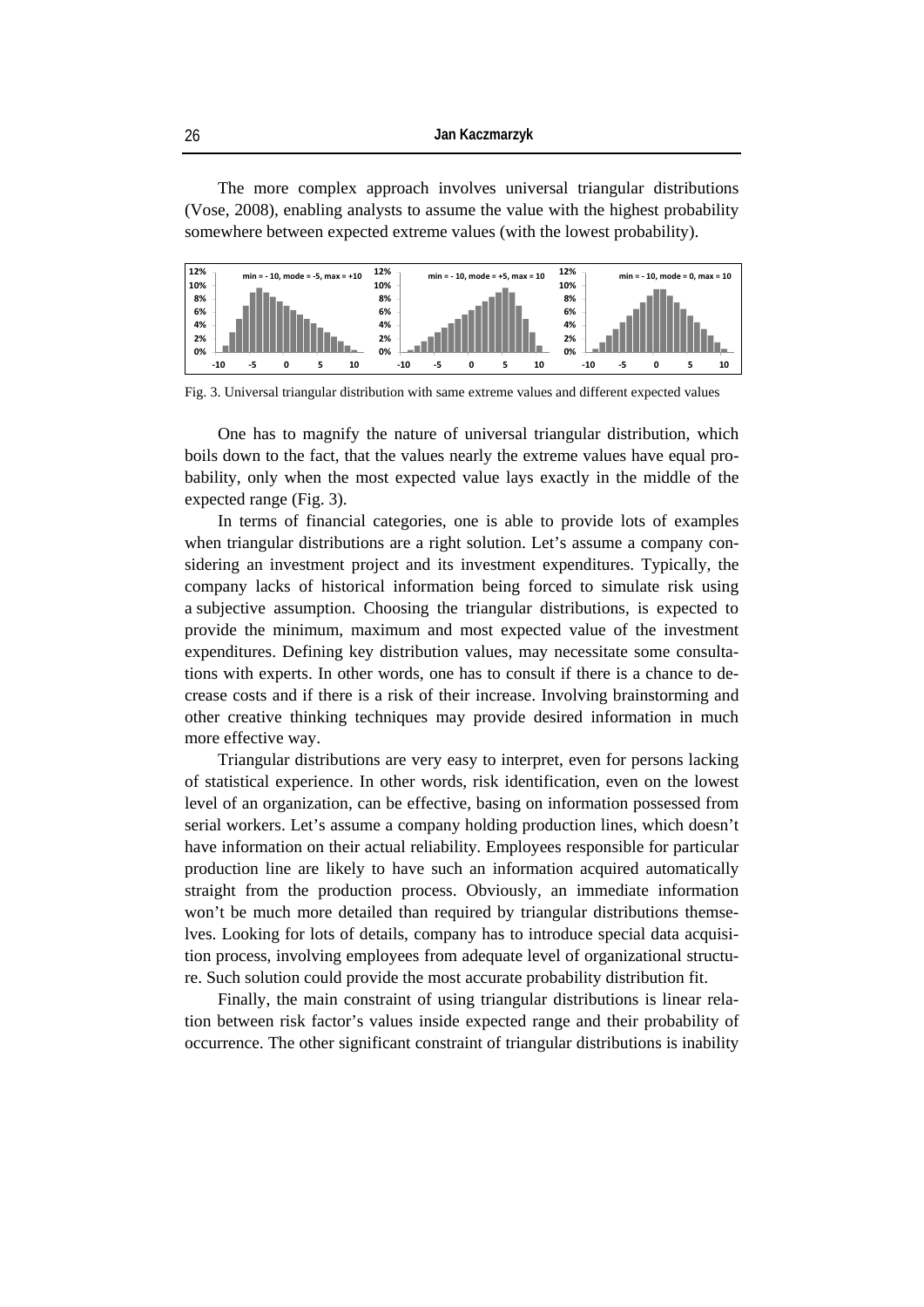to differ the expected values' probabilities for different risk factor's having the same range of volatility (with both different and same expected values). Being conscious the real risk factor's nature, one may use beta probability distributions instead, able to reflect the non-linear relation and to differ the probability of the expected value.

#### **3. Subjective assessment using beta distributions**

Every theoretical distribution could be used in making the subjective assumptions. Lots of them have complicated parameters which cross statistically inexperienced experts out when it comes to simply draw the risk. Even normal distribution might cause some difficulties while realizing its true volatility range doesn't cover straight with the standard deviation. Some of the theoretical distributions are easy to parameterize instead like triangular ones. One of the most useful distributions is beta which taps the same parameters as the universal triangular distributions mentioned above. Unlike triangular distributions, beta ones are able not only to position the expected value but to set the expectancy strength as well.

Beta general distributions work with a specific set of parameters: , (both responsible for shape), minimum and maximum. Beta general gets symmetrical shape while shape parameters are equal  $( = )$ , in the other cases the distribution will remain asymmetrical. Beta general is capable of forming lots of shapes, making the distribution highly universal, especially when the expert opinion is urgent to take shape (Fig. 4).

Setting the beta general distribution's parameters seems to be quite comfortable when having in mind symmetrical shape. The higher and , assuming = , the wider the distribution's volatility range. Statistical experience is highly recommended when asymmetrical shape is the key, when describing particular risk factors. Quite useful may be David Vose's (2008) approach for asymmetrical beta distributions, leading towards parameters simplification including extreme values (min and max), mode and shape. Vose's algorithm needs an addition for symmetrical cases as follows (1) and can be a perfect basis for urgent changes in existing Excel's Beta. (e.g. by creating new function on the basis of the built-in-excel one).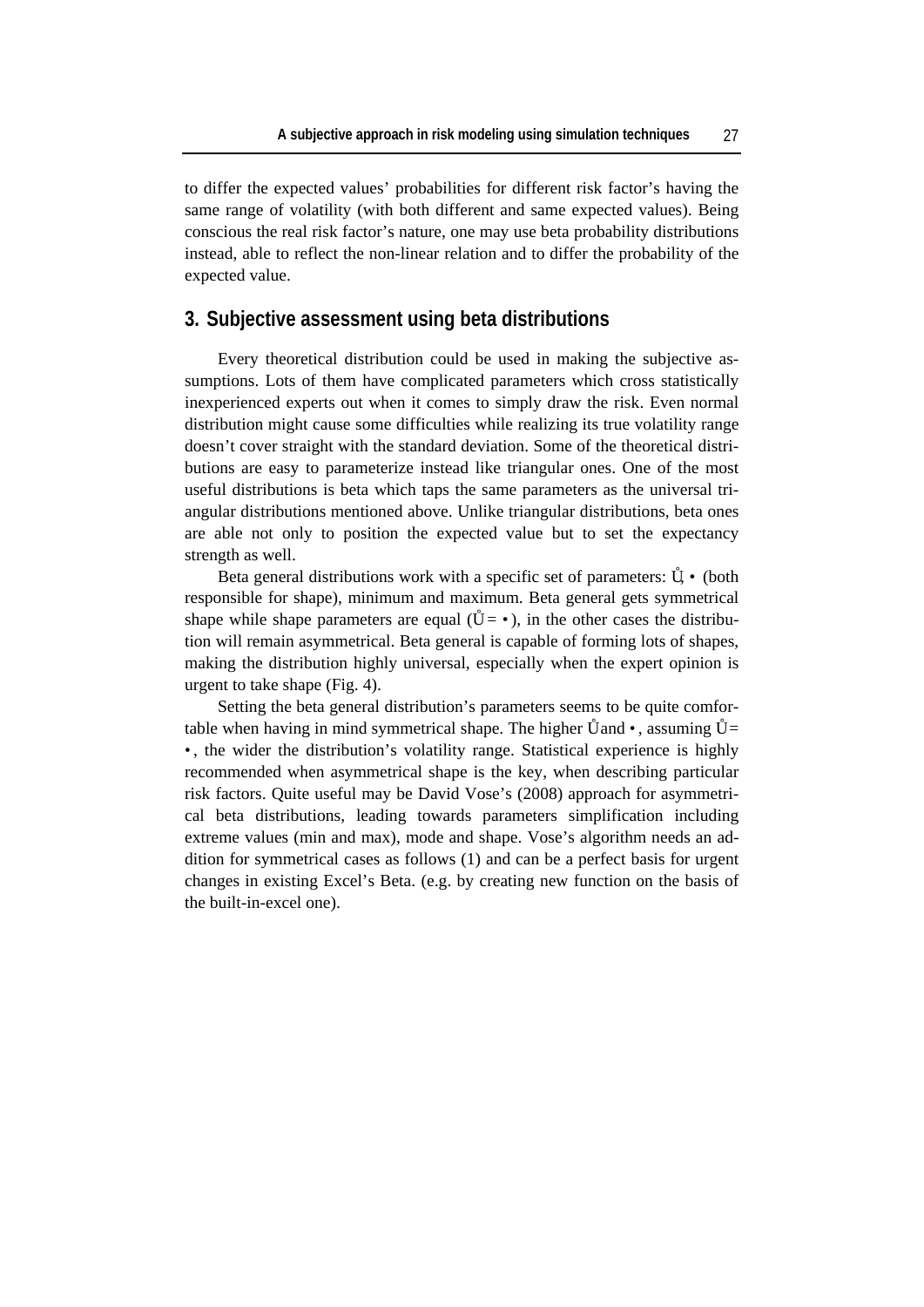

The shape's parameter determines its kurtosis (the distribution's flattening). The higher the shape's value the lower the kurtosis and the distribution's volatility as well. The recommended solution, when it comes to eliciting the risk distribution from an expert opinion, is to share a suitable legend, presenting beta distributions with different parameters (Fig. 4).



Fig. 4. Beta distributions with the simplified set of parameters

## **4. Interdependencies' dilemma**

There is a huge problem with reflecting interdependencies between risks in risk analysis. Likewise assuming the risk distributions subjectively, the interdependencies may be elicited from an expert opinion, while historical data is inac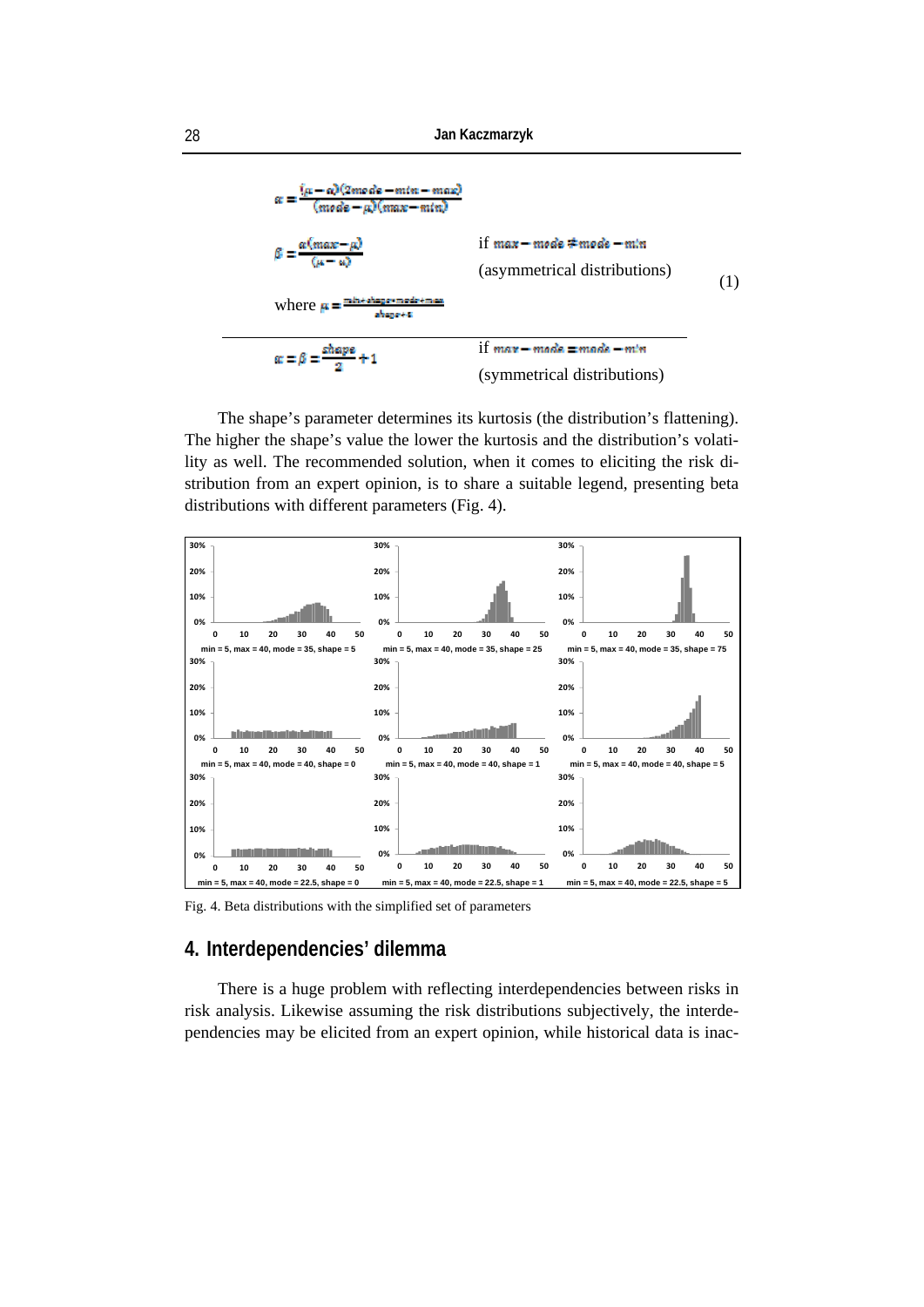cessible or unavailable. Having in mind the interdependencies seems to be essential. The previously recalled investment project, can be a suitable example once again. Presumably there are two different goods' production lines to be launched. Expected revenues from the production lines won't be independent from each other. As a consequence of diversification level, the revenues changes may exhibit positive or negative correlation as well. Furthermore the omission of interdependencies is going to be, in fact, an assumption reflecting particular level of diversification.

The relevant method of reflecting the interdependencies should work with most common correlation measure such as the Pearson's coefficient (or its conversion as the coefficient of determination<sup>\*</sup>). One of the simplest and the most universal methods, is the Cholesky's decomposition providing so called normal copula\*\*. Either bivariate (Jäckel, 2002) or multivariate interdependencies' (Cherubini, Luciano, Vecchiato, 2004) problem is easy to be solved using the decomposition. Turning towards the mechanism, the Cholesky's decomposition converts standardized bivariate or multivariate normal distribution with independent vectors into a relevant distribution with dependent ones.

Choosing the right copula is the another significant challenge in the subjective risk modeling. The normal copula achieved with the Cholesky's method doesn't reflect interdependencies nature properly in some circumstances, especially when it comes to the financial companies activity and tail dependence between distributions (Melchiori, 2003; Kole, Koedijk, Verbeek, 2007). Knowing best the right type of the copula, forces the copula fitting process which absolutely requires the historical data.

#### **5. Subjective assumptions and correct charts**

 $\overline{a}$ 

Experienced statisticians or financials have embedded-by-experience ability to understand probability density function (PDF) and cumulative distribution function (CDF). The experts whose statistics remains rather poor, may find useful a frequency distribution function (FDF), especially when denominated in percentage points. One supposes the FDF to be clear for nearly anyone, while using "percent from population within range" in fact. The experts are going to fully understand and properly choose, when presented the possible FDF's examples instead of the PDF's or CDF's.

<sup>\*</sup> Using the coefficient of determination maybe actually quite comfortable solution while making the subjective assumptions. Stating the value of the determination's coefficient is much clearer The only thing one has to state is the part of the risk factor's changes which contribute to changes of the another.

A copula is a particular kind of interdependency between probabilities of the risk factors. The normal copulas form characteristic elliptical shapes. Looking for the best fitted copula is looking for the right shape in fact.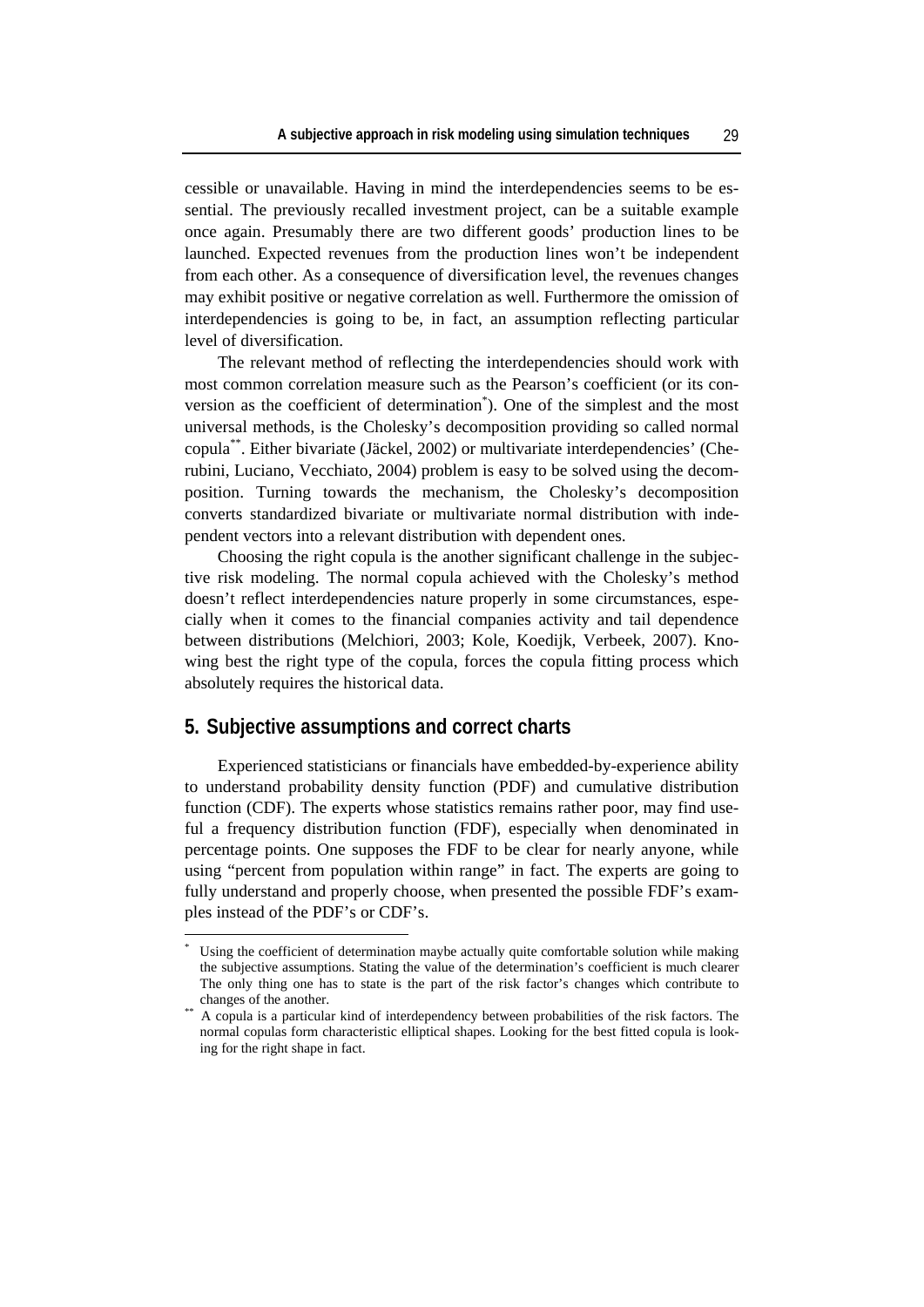## **6. Subjective assumptions in practice**

A simple profitability model is presented for illustrating the subjective assumptions idea (Fig. 5). The model calculates return on equity (ROE) within one year horizon for two production lines financed partially with debt. A risk analysis is conducted with taking into account market risk appearing in the products' prices. The MCS sampling is used with the Cholesky's decomposition for reflecting possible interdependencies between the prices.



Fig. 5. Simple profitability model, considering return on equity

Let's assume the company is expecting the price for the product A can change within a range of 150,00 zł to 290,00 zł with the most expected price's level at 200,00 zł. Relevantly, product B can change within a range of 300,00 zł to 550,00 zł with the most expected price's level at 500,00 zł. The MCS brings the ROE's distribution, which differs seriously when changing correlation strength between the prices. Checking the ROE at risk with 10% level of significance, one gets following results for different level of the correlation coefficient ( ):

- 1. For  $= +0.8$  (the prices behave rather similarly), the ROE is going to be higher than 7,6% with 90% probability (Fig. 6).
- 2. For  $= 0.0$  (the prices behave independently), the ROE is going to be higher than 14,2% with 90% probability (Fig. 7).
- 3. For  $= -0.8$  (the prices behave rather contrariwise), the ROE is going to be higher than 22,1% with 90% probability (Fig. 8).

Making traditional scenarios wouldn't have brought the ROE's related information with probability level in such detailed way. Calculating the ROE with simulation techniques brings more comprehensive image of risk when managing finance in a company. Even the triangular distributions enable an analyst to simply consider as much scenarios as possible.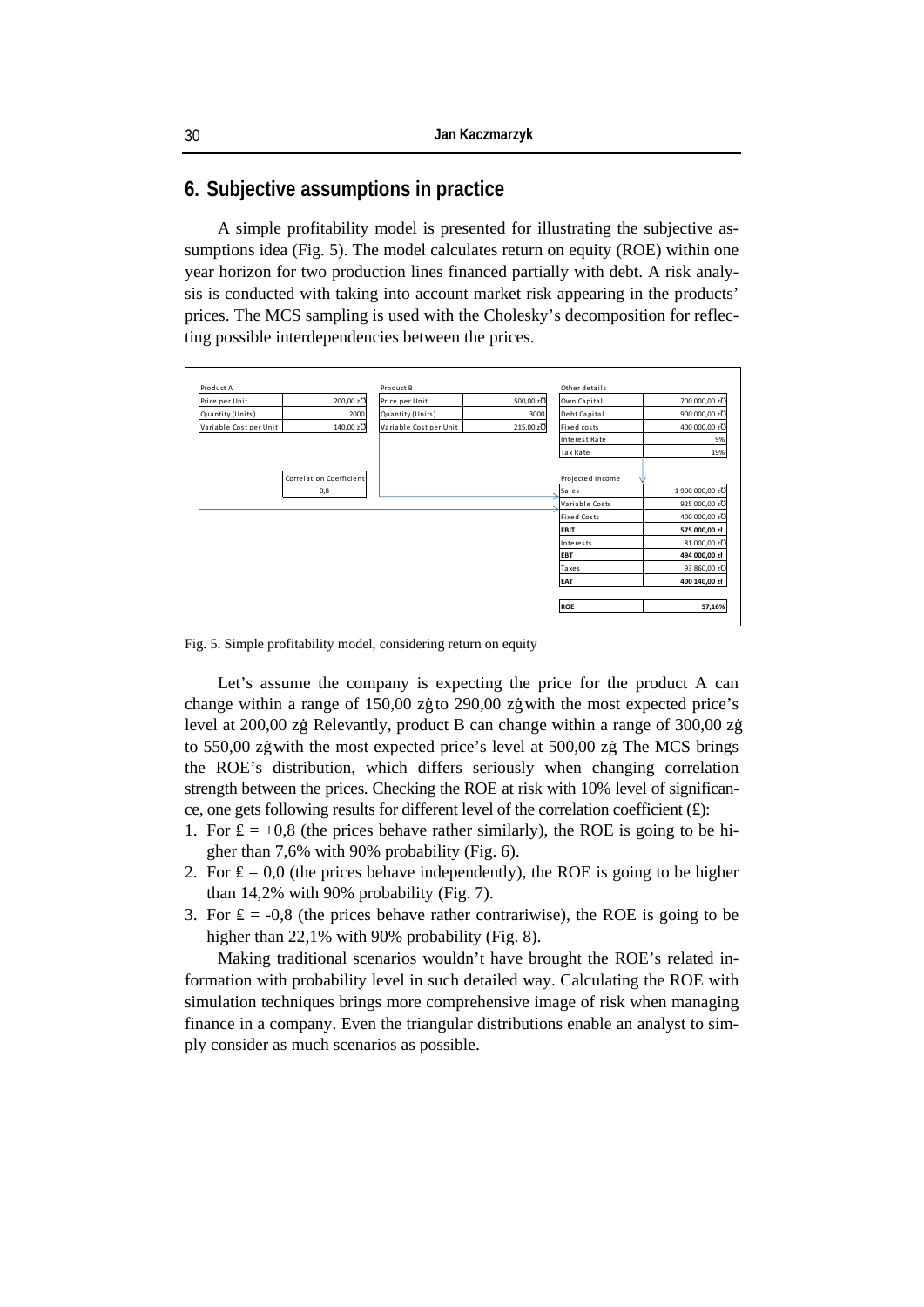The interdependencies are also crucial. Supposing an analyst is not going to take interdependencies into account while there is a strong positive (or negative) correlation between risks. Missing the interdependencies is going to provide underestimated (or overestimated) risk (e.g. Fig. 6, Fig. 7, Fig. 8).



Fig. 6. Example 1, Price A: Triangular min = 150, mode = 200, max = 290; Price B: Triangular  $min = 300$ ,  $mode = 500$ ,  $max = 550$ ;  $= +0.8$ 



Fig. 7. Example 2, Price A: Triangular min = 150, mode = 200, max = 290; Price B: Triangular  $min = 300$ ,  $mode = 500$ ,  $max = 550$ ;  $= 0.0$ 



Fig. 8. Example 3, Price A: Triangular min = 150, mode = 200, max = 290; Price B: Triangular  $min = 300$ ,  $mode = 500$ ,  $max = 550$ ;  $= -0.8$ 

Alternatively, as has been stated so far, one is able to make subjective assumptions using beta distributions. In order to compare the beta distributions with the triangular ones, the same extreme values and modes were set. The main advantage benefited from the beta distribution is the ability to easily change the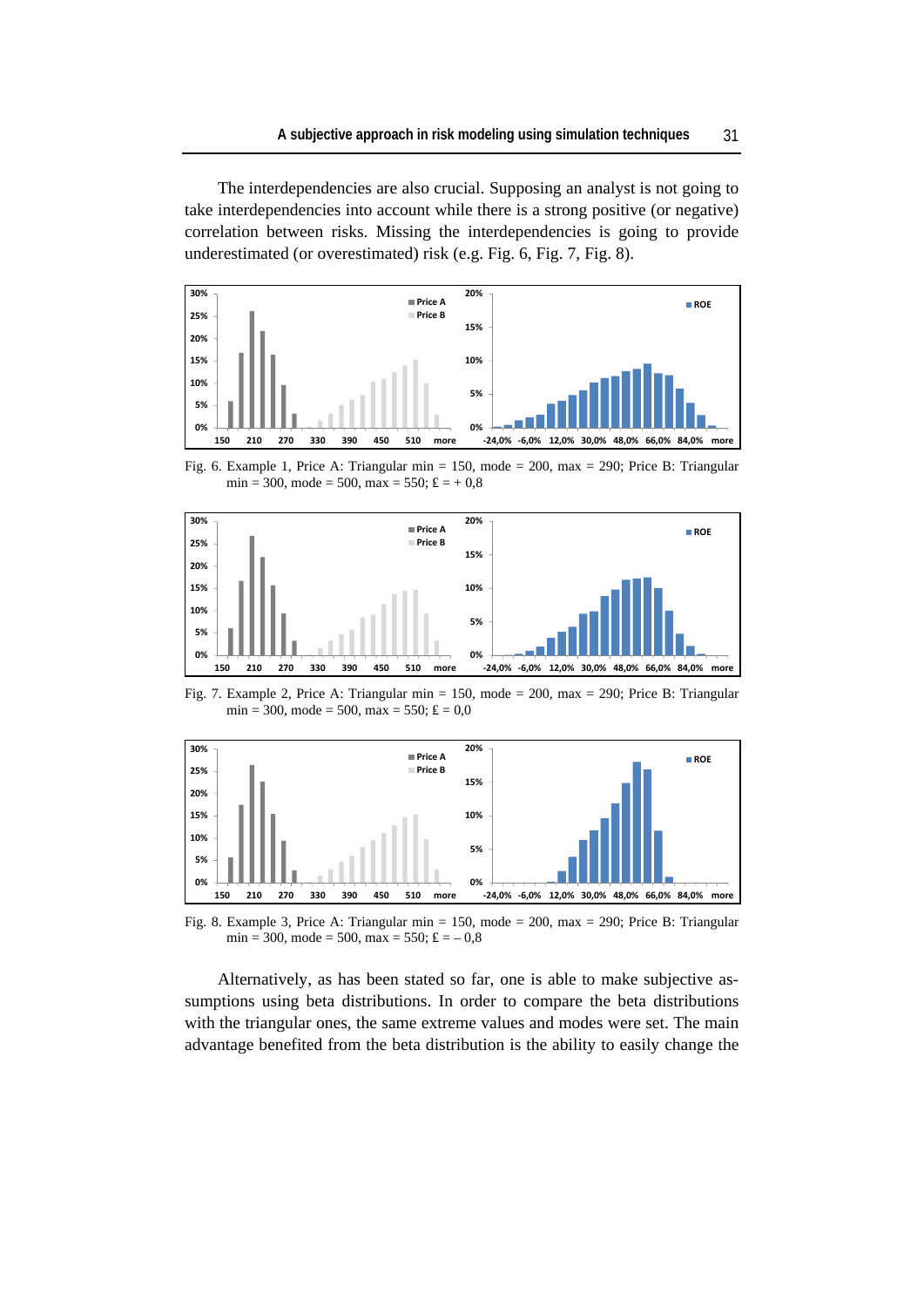shape. In following examples the shape's parameters were replaced, maintaining the others (Fig. 9, Fig. 10, Fig. 11).



Fig. 9. Example 4, Price A: Beta min = 150, mode = 200, max = 290, shape = 0; Price B: Beta min  $= 300$ , mode  $= 500$ , max  $= 550$ , shape  $= 20$ ;  $= -0.8$ 



Fig. 10. Example 4, Price A: Beta min = 150, mode = 200, max = 290, shape = 1; Price B: Beta  $min = 300$ ,  $mode = 500$ ,  $max = 550$ ,  $shape = 5$ ;  $= -0.8$ 



Fig. 11. Example 4, Price A: Beta min = 150, mode = 200, max = 290, shape = 5; Price B: Beta  $min = 300$ ,  $mode = 500$ ,  $max = 550$ ,  $shape = 1$ ; = -0,8

Furthermore, the FDFs endorse their ability to present the probability as simple as possible. The CDFs with cumulative information could heavily blur probability images. The presented model assumes Product B to bring much higher profit margin than Product A. One is able to possess the same information, while looking at the prices' and the ROE's FDFs – the ROE significantly tends to maintain the shape of much more profitable Product B.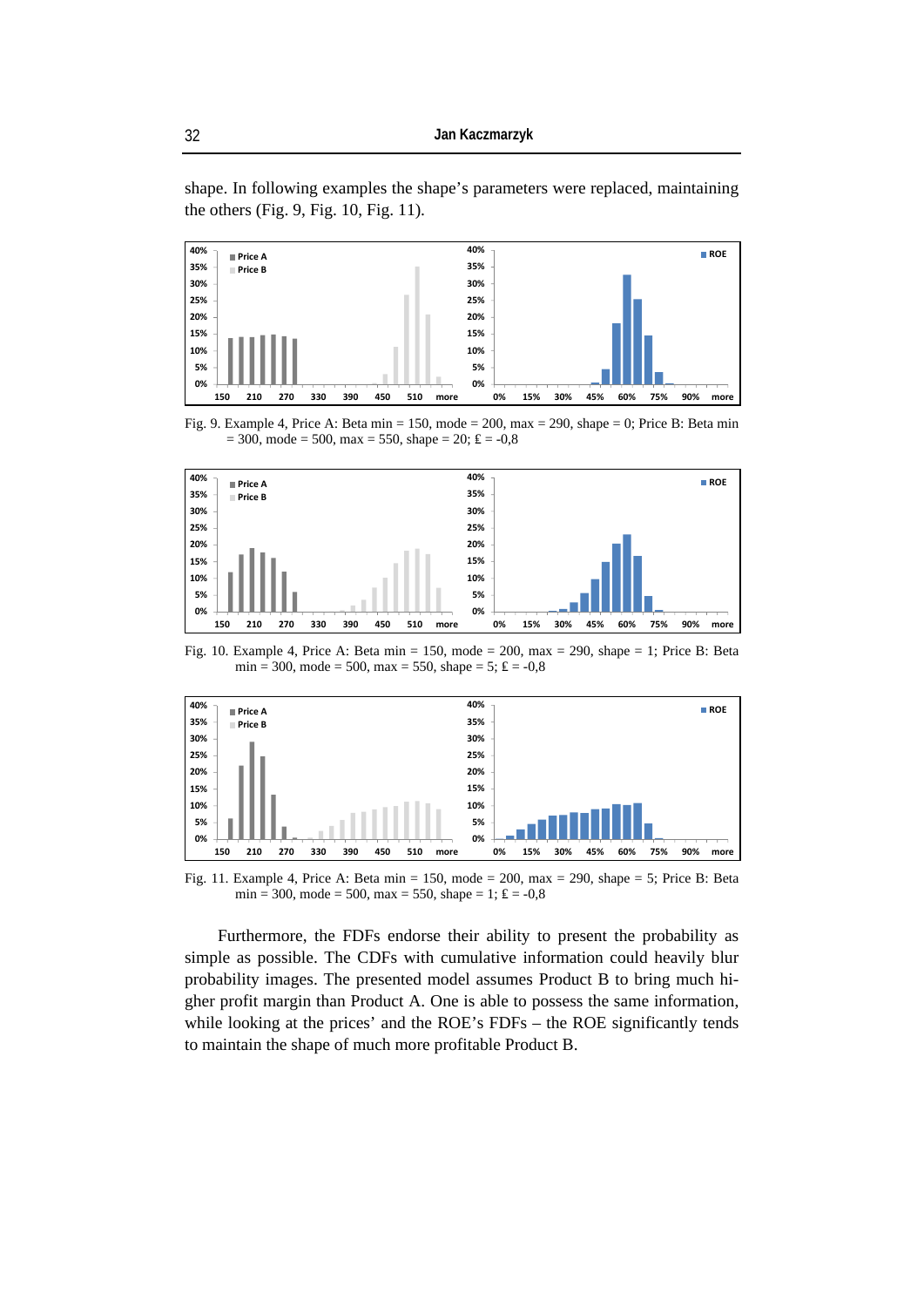### **Summary**

Whenever risk analysis is important, one has to consider using simulation techniques. Having historical data in hand may be both useful and dangerous as well. Even historical information has to be transformed in some way to truly reflect future nature of an economical process. It is suggested that companies shouldn't cross simulation, when the subjective way, is the only way on the horizon. Even subjectively chosen distribution can bring much more detailed picture of the company's risk. Triangular and beta distributions seem to be really helpful when it comes to picture risk factors without historical data. Empowering the analysis with subjectively chosen distributions with interdependencies' assumptions eliminates some illogical scenarios from simulation process and can't be put aside. The only hurdle is the convenient software. Using spreadsheets is suggested but involves two approaches. First, one can possess license for using some professional add-ons (like @Risk, Crystal Ball etc.). Second, one may develop a model oneself. First approach is rather expensive, whereas second necessitates proper IT experience.

### **Bibliography**

- Chapman R. (2006): *Simple Tools and Techniques or Enterprise Risk Management*. John Wiley & Sons, West Sussex.
- Cherubini U., Luciano E., Vecchiato W. (2004): *Copula Methods in Finance*. John Wiley & sons.
- Jäckel P.(2002): *Monte Carlo Methods in Finance*. John Wiley & Sons, West Sussex.
- Kaczmarzyk J., Zieli ski T. (2010): *Modelowanie finansowe z u yciem arkusza kalkulacyjnego*. Wydawnictwo Akademii Ekonomicznej, Katowice.
- Kole E., Koedijk K., Verbeek M. (2007): *Selecting Copulas for Risk Management*. Journal of Banking and Finance 31, p. 2405-2423.
- Melchiori M.R. (2003): *Which Archimedean Copula is the right one?* YieldCurve.com e-Journal.
- Vose D. (2008): *Risk Analysis. A Quantitative Quide*. John Wiley & Sons, West Sussex.

### **PODEJ CIE SUBIEKTYWNE W MODELOWANIU RYZYKA Z WYKORZYSTANIEM TECHNIK SYMULACYJNYCH**

#### **Streszczenie**

Zastosowanie technik symulacyjnych powinno by brane pod uwag zawsze w sytuacji, gdy konieczne jest przeprowadzenie analizy ryzyka. Dost pno danych historycznych nie powinna by ostatecznym kryterium wyboru technik symulacyjnych. Subiektywny dobór rozkładów czynników ryzyka oraz współzale no ci pomi dzy nimi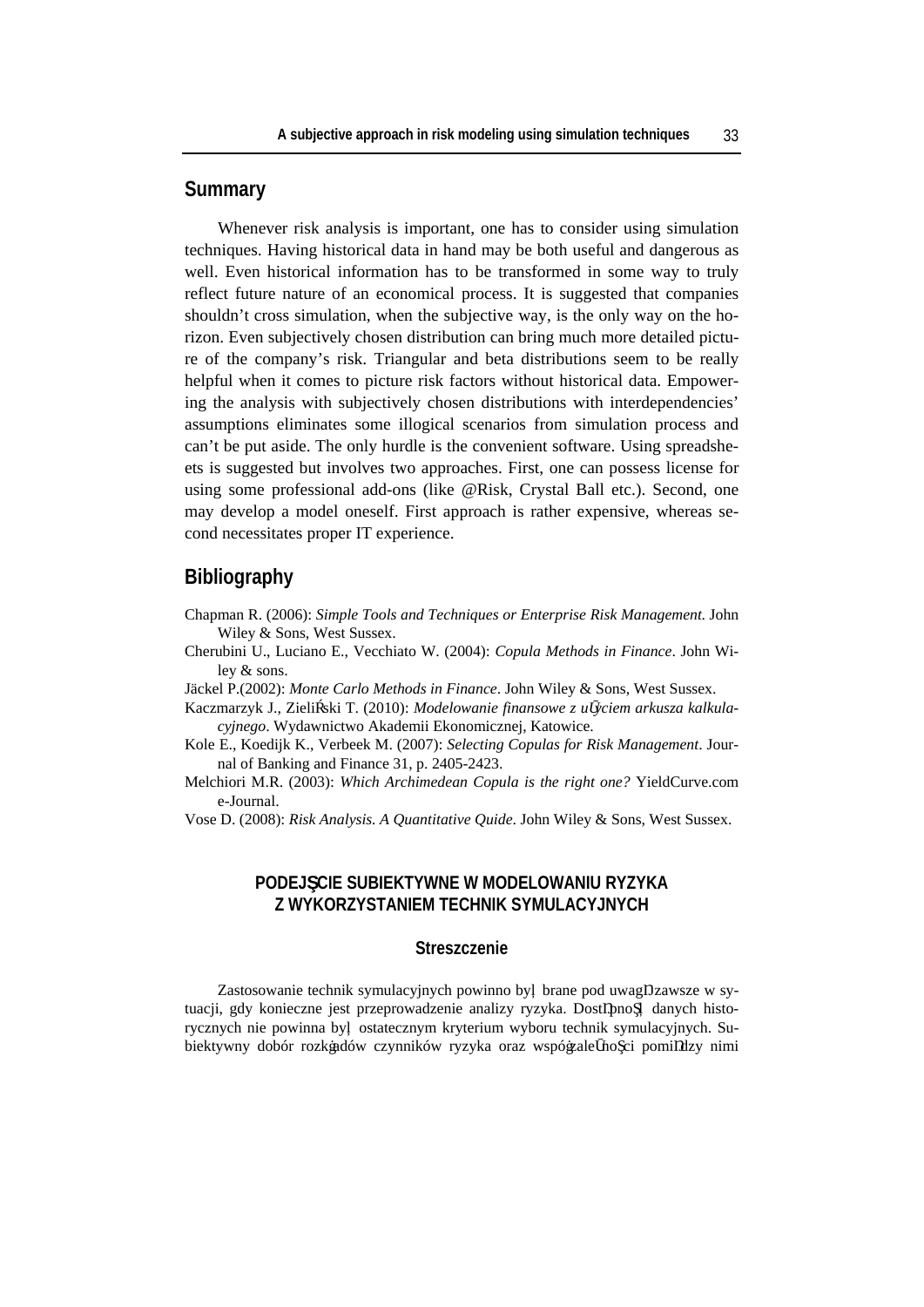mo e stanowi wyj tkowo atrakcyjne i skuteczne rozwi zanie. Zalet wykorzystania technik symulacyjnych jest mo liwo rozwa enia ogromnej liczby wariantów, szczególnie w zestawieniu z tradycyjn metod scenariuszy. Uwzgl dnienie współzale no ci eliminuje ponadto nierealne scenariusze. Cz teoretycznych rozkładów prawdopodobie stwa w szczególny sposób ułatwia subiektywne zało enia w analizie ryzyka, w sytuacji gdy opinia eksperta jest jedynym ródłem informacji o ryzyku. Prezentowany jest pogl d, i przedsi biorstwa powinny rozwa y wykorzystanie technik symulacyjnych w procesie zarz dzania ryzykiem, podobnie jak czyni to instytucje finansowe.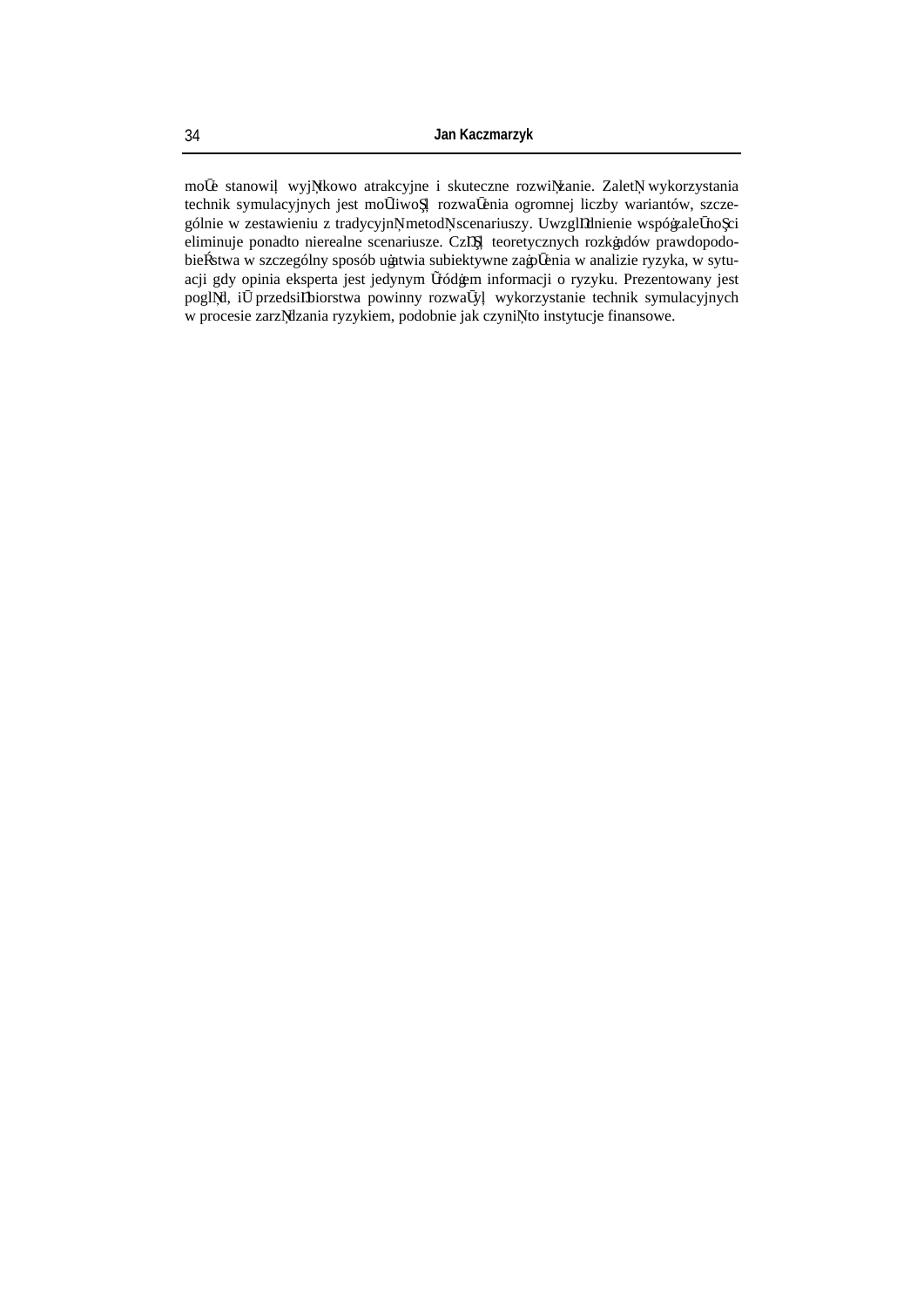# **Joanna Błach**

University of Economics in Katowice

# **THE PROBLEM OF RISK PERCEPTION IN THE INNOVATIVE CORPORATE FINANCIAL STRATEGY**

## **Introduction**

Modern companies operating in the changing environment are exposed to new challenges. In order to face these challenges, to develop themselves and to increase their value, modern companies are forced to create and implement new ideas, solutions and instruments in every field of their activity. These new developments can be also applied in the financial strategy changing its character from the traditional approach into the innovative one. Financial innovations that can be applied by the companies can have different forms and fulfill various functions. Their effects for the company's situation can be also ambiguous. Thus, this conceptual paper, based on the literature studies, aims at presenting the way in which the financial innovations can be applied in the corporate financial strategy, regarding its three basic elements: financing, investment and risk management strategy. The analysis of the financial innovations consequences both positive and negative is also provided, focusing on the potential changes in the level of the corporate risk.

The paper is structured as follows. Section 1 presents the definition of the corporate financial strategy and discusses its main types and elements. Also, it introduces the term "innovative corporate financial strategy". Section 2 analysis various definitions of the "financial innovations" and presents the classification of the financial innovations types and functions. Section 3 presents the potential application of the financial innovations in the particular elements of the corporate financial strategy. It also focuses on the consequences of the financial innovations for the company's situation regarding the potential changes in the level of risk.

## **1. Corporate financial strategy – types and elements**

Modern theory of corporate finance assumes that the main objective of the company is to maximize its shareholders' wealth by increasing the market value of the company (Damodaran, 2001, p. 11-15; Ehrhardt, Brigham, 2009, p. 9). To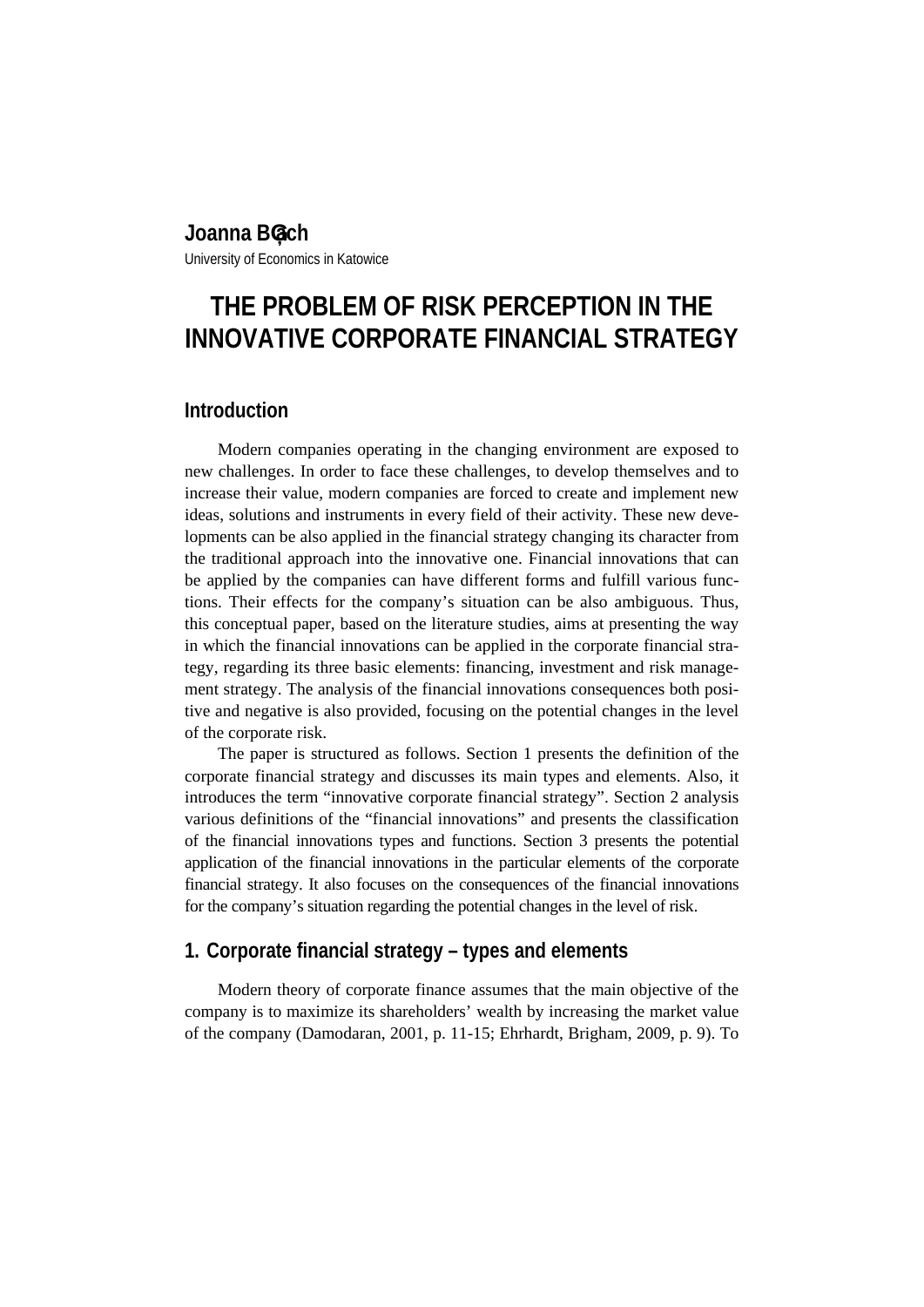realize this main goal, the company is required to have consistent long-term global strategy of development. It is difficult to find one, universal definition of the corporate strategy. However, taking different approaches into account, it can be defined as a model concept of company's functioning and development aiming at achieving its main objective with a set of tools and methods that help to realize this goal. This global, long-term strategy should be adjusted to the internal conditions of the company (i.e. its resources, organizational structure, stage of development or ownership structure) and its external conditions defined by its changing macro- and micro-environment. Thus, the global strategy of development is limited only by three elements: (1) the company's goals, (2) its particular characteristics and (3) external conditions.

The global financial strategy is constructed for the whole company and it defines the company's type of activity and the direction of development. It also coordinates all functional strategies that are devoted to the particular fields of company's activity, e.g.: production, R&D, human resources, marketing, finance, communication, sales. Financial strategy is one of the most important, as it is not only one of the functional strategies, but it also determines the effectiveness of the other strategies (by providing them required sources of funds) and the company's general ability to achieve its main goal (Karpu , 2004, p. 111, Griffin, 2002, p. 140-141). In addition, the inappropriate financial strategy can have significant consequences, as it may lead even to the company's financial distress and bankruptcy.

Financial strategy can be defined as the set of methods, tools and criteria applied in the decision making process in the field of raising corporate funds (financing strategy) and allocating these funds (investment strategy) (Wypych, 2000, p. 33; Zadora, 2004, p. 26-27). It is important to stress, that the decisions taken in these fields should consider the opportunities and threats for the company and its connections with the business environment in order to enhance the realization of the main company's objective. Thus, the traditional approach to the financial strategy distinguished two substrategies: financing strategy and investment strategy. However, taking into account the challenges that the modern company is forced to face, it would be advisable to distinguish one more important aspect of the financial strategy concerning the risk management (see Figure 1).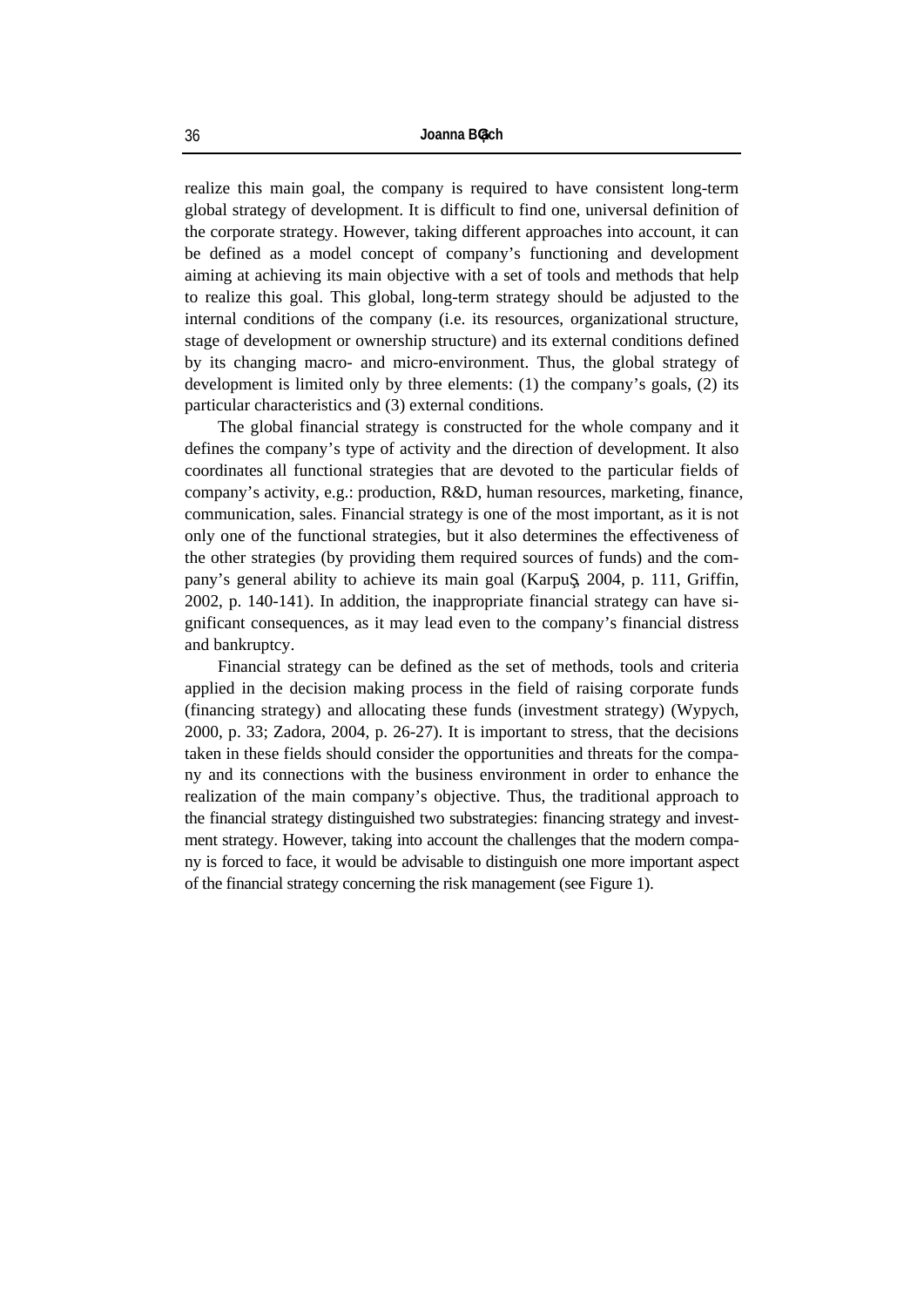

Fig. 1. Elements of the corporate financial strategy Source: Own study.

All elements of the financial strategy are connected with each other and influence the company's financial decisions. Investment projects require proper sources of funds, as by matching liabilities to assets, the company can maintain its financial balance and long-term solvency. The results of the investment projects determines the level of the generated profit, that has influence on the company's needs for external funding and its ability to attract investors. The investment decisions are based on the investment principle stating that company should invest in assets only when they are expected to earn a return greater than a minimum acceptable rate named hurdle rate. While the financing decisions are based on the financing principle positing that the company should choose the mix of debt and equity in order to maximize the value of investment and to minimize the cost of capital (Damodaran, 2001, p. 4). Both investment and financing decisions can be sources of the company's risk (investment, financing, operating or liquidity risk). The main aim of the risk management in this aspect is to reduce the volatility of the generated cash flows.

Corporate financial strategy based on the company's attitude towards risk can be classified as: (1) aggressive or (2) conservative (Łukasik, 2004, p. 117- 121). Aggressive financial strategy is focused on the dynamic development of the company that can be realized either by internal growth or by mergers  $\&$ acquisitions. It is constructed to use the company's strength and the opportunities generated by its environment. It requires taking up different types of risk, including investment and financial risk, in order to increase the company's value. Aggressive strategy applies variety of tools and instruments to increase the potential growth of the company. While conservative strategy focuses on the main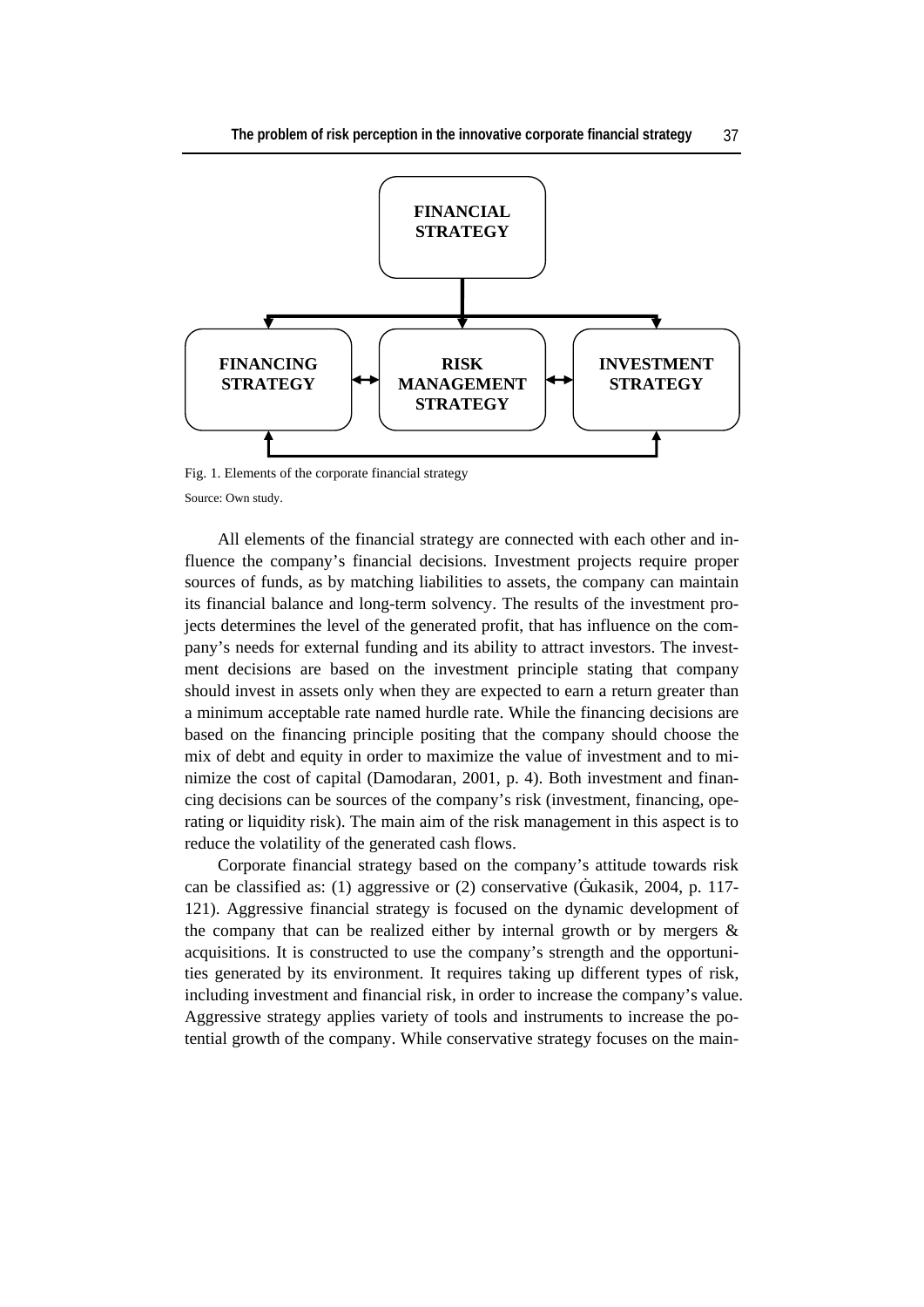tenance of the current situation of the company with the acceptable slow rate of development. All undertaken actions aim at company's protection against the potential threats arising from its environment. Thus, the main objective of the conservative strategy is to reduce the company's risk by using well known and safe tools and instruments.

The types of the instruments applied in the particular financial strategy decide about its character. Thus, traditional financial strategy is based on the classical financial instruments such as: ordinary shares, straight debt instruments, traditional investment opportunities. However, as the financial system and financial markets are developing themselves, the new solutions appeared that can be applied in the corporate financial strategy, enhancing its effectiveness and increasing its value. Therefore, the new type of the financial strategy can be distinguished- -innovative financial strategy based on the financial innovations (see Figure 2).



Fig. 2. Types of corporate financial strategy

Source: Own study.

### **2. Financial innovations – types and functions**

The sustainable development and new challenges that face the modern company, require inventing and implementing innovations. The general definition describes innovations as new ideas, solutions and instruments implemented to the business entity in order to improve its situation, to increase its competitiveness and to create value for its owners (compare: Dabic, Cvijanovic and Gonzalez-Loureiro, 2011, p. 196).

Originally, the term "innovation" was used to describe the changes in the technological solutions, creating new combinations of productive means, generating enormous rates of return and thus, enhancing the dynamic development of the overall economy (Targalski, 2006, p. 7). The traditional classification of the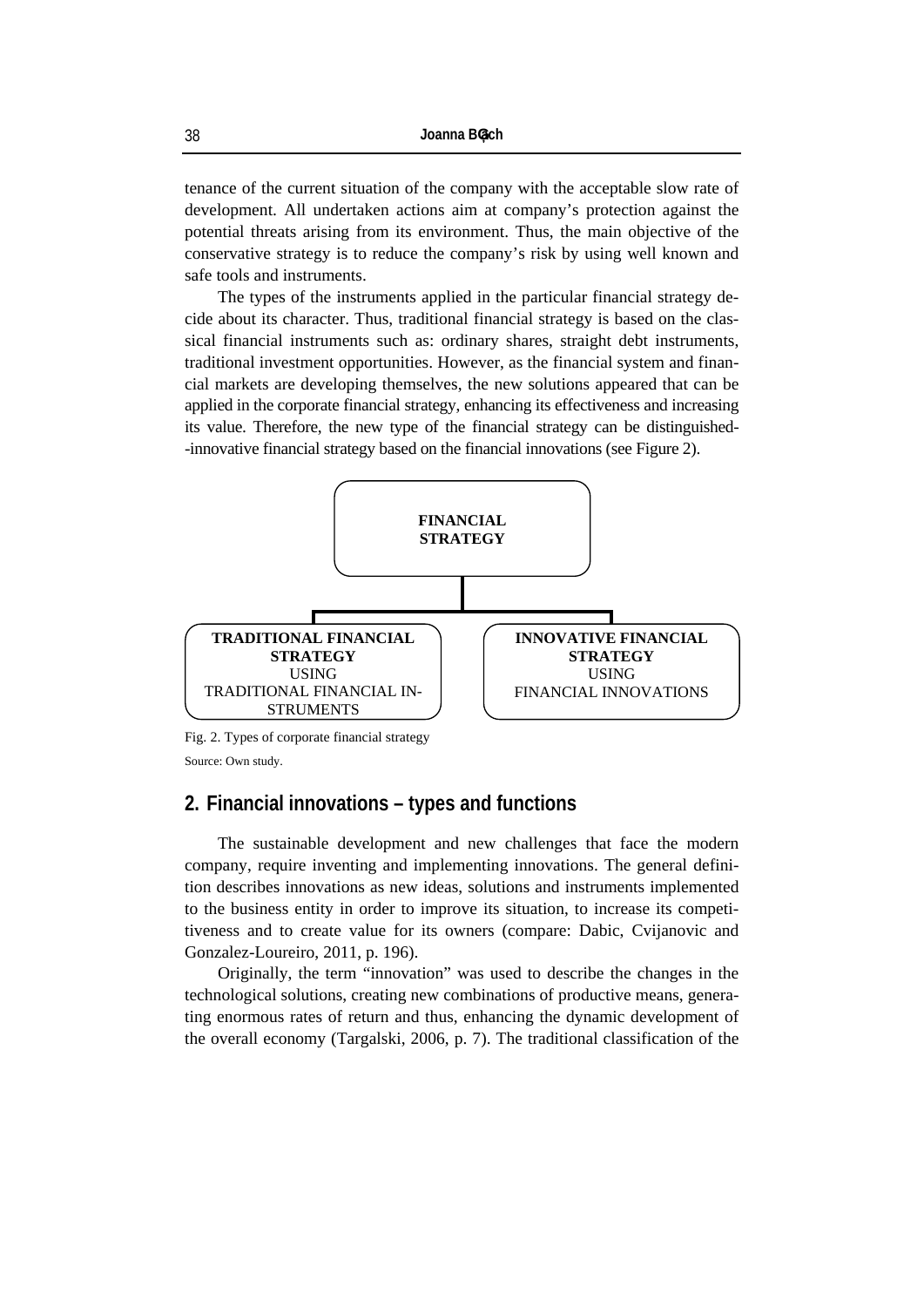innovations, developed by J. Schumpeter includes four different groups of new solutions: (1) new product, (2) new methods of production, (3) new markets,  $(4)$ new sources of raw materials, (5) new organization forms and business structures and (6) new methods of management (Dabic, Cvijanovic and Gonzalez-Loureiro, 2011, p. 196). Based on this approach, the OECD methodology was developed focusing on four groups of innovations: (1) product, (2) process, (3) marketing and (4) business organization (OECD, 2005, p. 48). However, as the growing importance of the financial system in the economy has been observed, the classification of innovations required modification aiming at introducing the new category – financial innovations.

There is no single, universal definition of the financial innovations. Most of the works apply the narrow meaning of the financial innovations defining them as any new developments in financial instruments and they are regarded as financial innovations sensu stricto. These new developments may include: entirely new instruments, combination of traditional instruments, modification of traditional instruments, new application of existing instruments, etc.

However, the broad definition of the financial innovations can be also applied. In this broad meaning (financial innovations sensu largo), financial innovations are explained as any new developments in any elements of the financial system: (1) financial markets, (2) financial institutions, (3) financial instruments and (4) regulations determining their functioning. The distinguished groups of innovations are connected with each other and their relationship is multidimensional, so they are often described as the spiral of innovations (Gubler, 2010, p. 1-49). This means that the new financial institutions create the new financial instruments (products  $\&$  services) that are traded in the new financial markets and these new solutions require shortly the new regulations. On the other hand, changes in the market conditions together with the changes in the legal environment lead to the formation of new instruments and then foundation of the new markets and institutions specializing in these new developments (see Figure 3).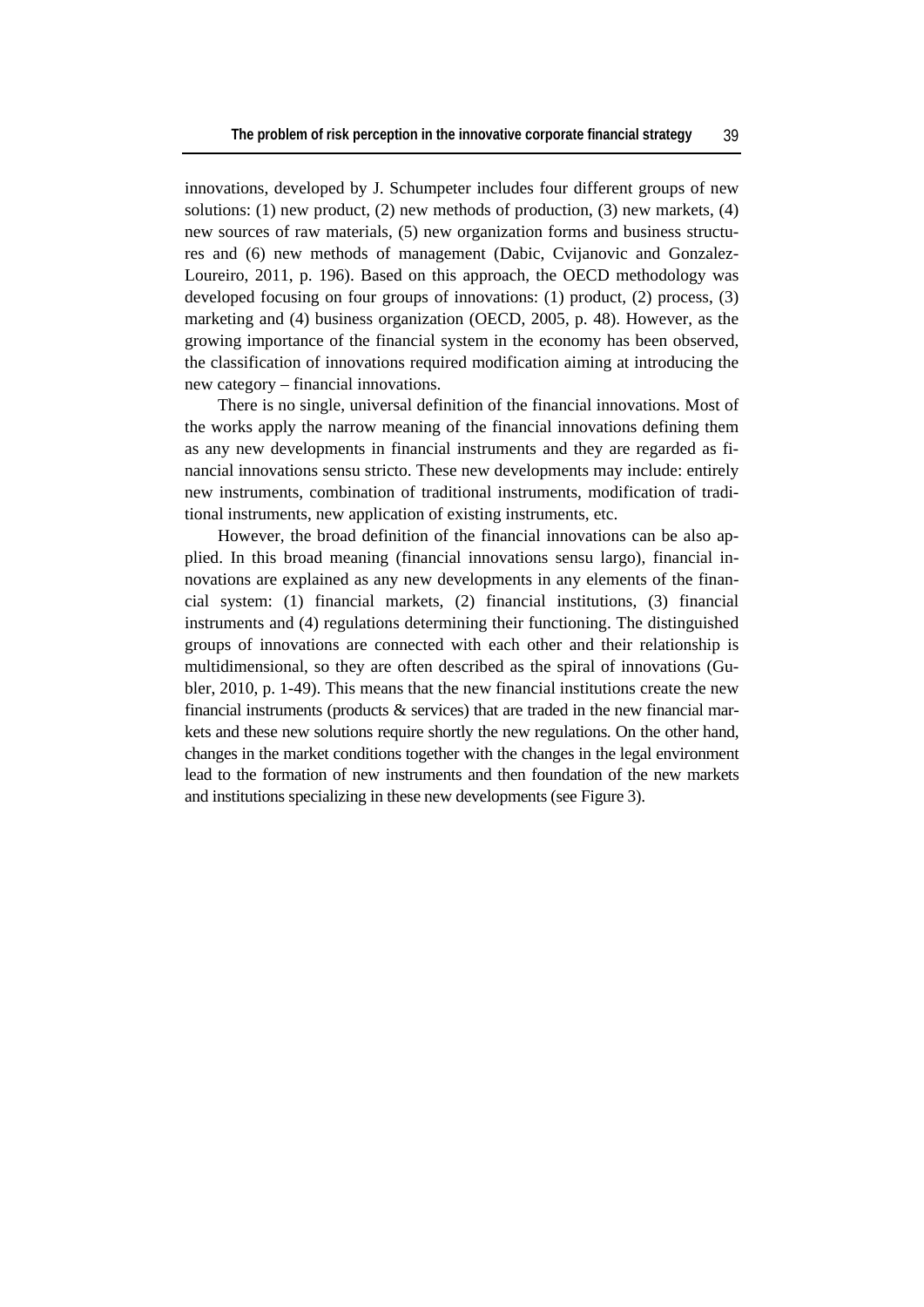```
40 Joanna Błach
```


Fig. 3. Broad and narrow definition of the financial innovations Source: Own study.

It is important to stress, that these new developments, either technological or financial, can be regarded as innovative ones, only if they are perceived as new for the entity implementing them, which means that these solutions can be already known and applied in other entities or organizations (Anderloni and Bongini, 2009, p. 41). Another important fact worth remembering is the connection between the financial and technical innovations, as they are bound together and they evolve together over a time (Michalopoulos, Leaven and Levine, 2009, p. 2-5). Firstly, financial innovations provide mechanism to finance innovative technological projects, when traditional sources of funds are unavailable due to the high level of investment risk. On the other hand, the technological and economic progress resulting in the higher complexity of business processes and new types of risk, forces the financial system and financial markets to adopt to the changes, to be modernized according to the new requirements of the business entities and to the challenges of the modern world. Thus, the technological and economic development would constrained without financial innovations. And at the same time, the application of the financial innovations would be limited without the increasing demand arising from the technical progress.

Financial innovations can classified according to different criteria. Some of them could be useful to analyze their application in the corporate financial strategy. One of the most popular classification of the financial innovations is based on their sources including demand-driven and supply-driven innovations. The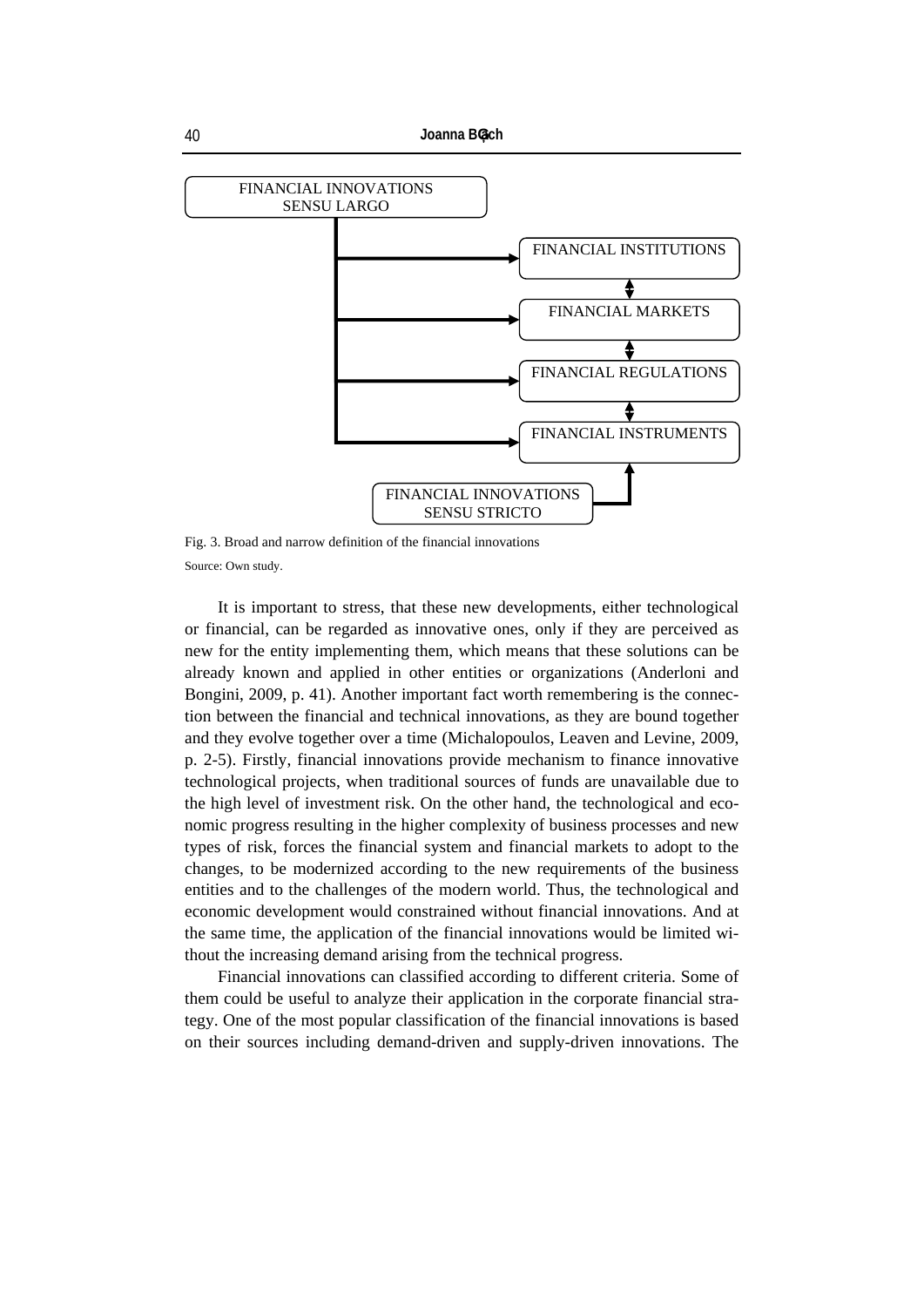demand-driven innovations are created as the response to the needs of the business entities to meet their individual goals. As the modern financial market is characterized by many imperfections (mainly: asymmetric information, agency costs and transaction cost), many business entities search for new solutions to reduce their negative consequences. Also, unfavorable tax regulations and increasing volatility of the market parameters can create demand for new solutions enabling business entities to avoid paying high income tax or to reduce the level of market risk. While, the supply-driven innovations are created by the financial institutions to enhance their competitive advantage. New developments are offered to the business entities in various fields of their activity, including: investment, savings, financing and payment instruments, tools and techniques. These financial innovations are also created and implemented to improve the results of the financial institutions or to protect their market situation.

Another classification of the financial innovations regarding their functions has been elaborated by the Bank for International Settlements. According to it, financial innovations are divided into five groups: (1) price-risk transferring, (2) credit-risk transferring, (3) liquidity-generating, (4) credit-generating and (5) equity-generating instruments (Fabozzi and Modigliani, 2003, p. 27). The first group of financial innovations provide business entities with more efficient means for dealing with price or exchange rate risk. Credit-risk instruments are used to reallocate the risk of default. Liquidity generating instruments can have three different consequences: they increase the liquidity of the market, they enable deficit units to look for additional sources of funds and they allow market participants to avoid unfavorable law regulations. Credit-generating instruments increase the amount of debt funds available to the deficit units. And equity-generating instruments provide the access to the additional sources of equity capital.

The presented classification of the financial innovations functions can be modified to be better adjusted to the corporate financial strategy perspective. Thus, taking into account the assumptions that the financial innovations should enhance the efficiency of the business entities in fulfilling their objectives, the functions of the financial innovations can be described as follows: (1) payment function (increasing the liquidity of the financial system and business entities), (2) investment function (increasing the variety of investment opportunities better adjusted to the risk-return profile of the investor), (3) financing function (increasing the availability to the sources of funds – either equity or debt capital, both for longer and shorter periods), (4) pricing function (improving the process of assets valuation and risk pricing by the elaborated statistical methods) and (5) risk management function (increasing the possibilities of transferring risk between system participants).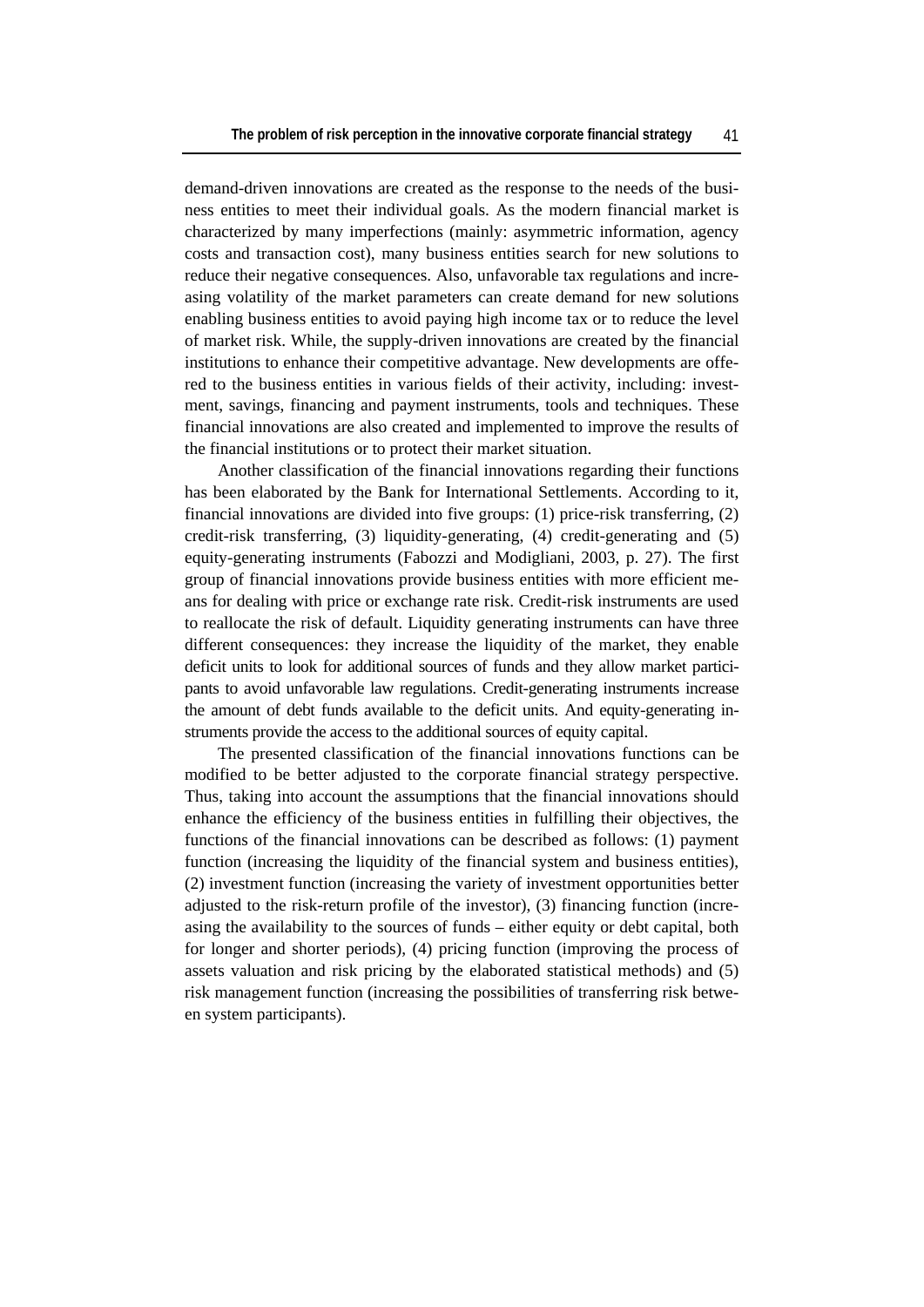Despite any differences in the approaches towards financial innovations functions, the most important are consequences for the company implementing them, including changes in its financial situation and the level of risk.

# **3. Financial innovations and their consequences for the corporate risk perception**

The implementation of the financial innovations in the corporate financial strategy can be determined either by the internal or external factors. In case of the internal factors, the decision to use financial innovations is based on the company's needs and goals, its particular situation, attitude towards risk and new developments connected with the management style. Regarding external factors, the application of the financial innovations in the corporate financial strategy can be determined by the situation on the financial market, changes in its business environment or unfavorable law regulations. It is often that a combination of different factors influences the decision to implement financial innovations.

There are two situation in which the financial innovations application in the corporate financial strategy is justified. Firstly, when the traditional financial solutions are no longer available. And secondly – when the costs connected with the introduction of the financial developments are lower than the costs connected with the usage of the old, traditional solutions (Pantalone and Welch, 1987, p. 33-35).

Thus, the effect of the financial innovations implementation is the major problem of the innovative financial strategy. As financial innovations can have both positive and negative consequences for the company and its performance. The sustainable innovations help company to fulfill its functions and realize its goals at lower costs and higher efficiency and thus improve its situation. In case of the harmful innovations, unexpected and undesirable side-effects lead to instability of the company and to increased level of the financial risk.

The problem of the financial innovations impact on the company's situation should be particularly assessed in terms of the corporate risk and its perception. As some financial innovations can be used to reduce the level of company's risk. While, at the same time others can be regarded as the sources of the additional corporate risk. Thus, the consequences of the financial innovations applications in the corporate financial strategy should be carefully analyzed and controlled (see Table 1). To make this analysis more efficient, it would be advisable to look for these potential consequences in each of the distinguished elements of the financial strategy, i.e.: financing decisions, investment decisions and risk management decisions.

In case of the financing strategy, financial innovations are applied to increase the access to the external sources of capital (both debt and equity), to decre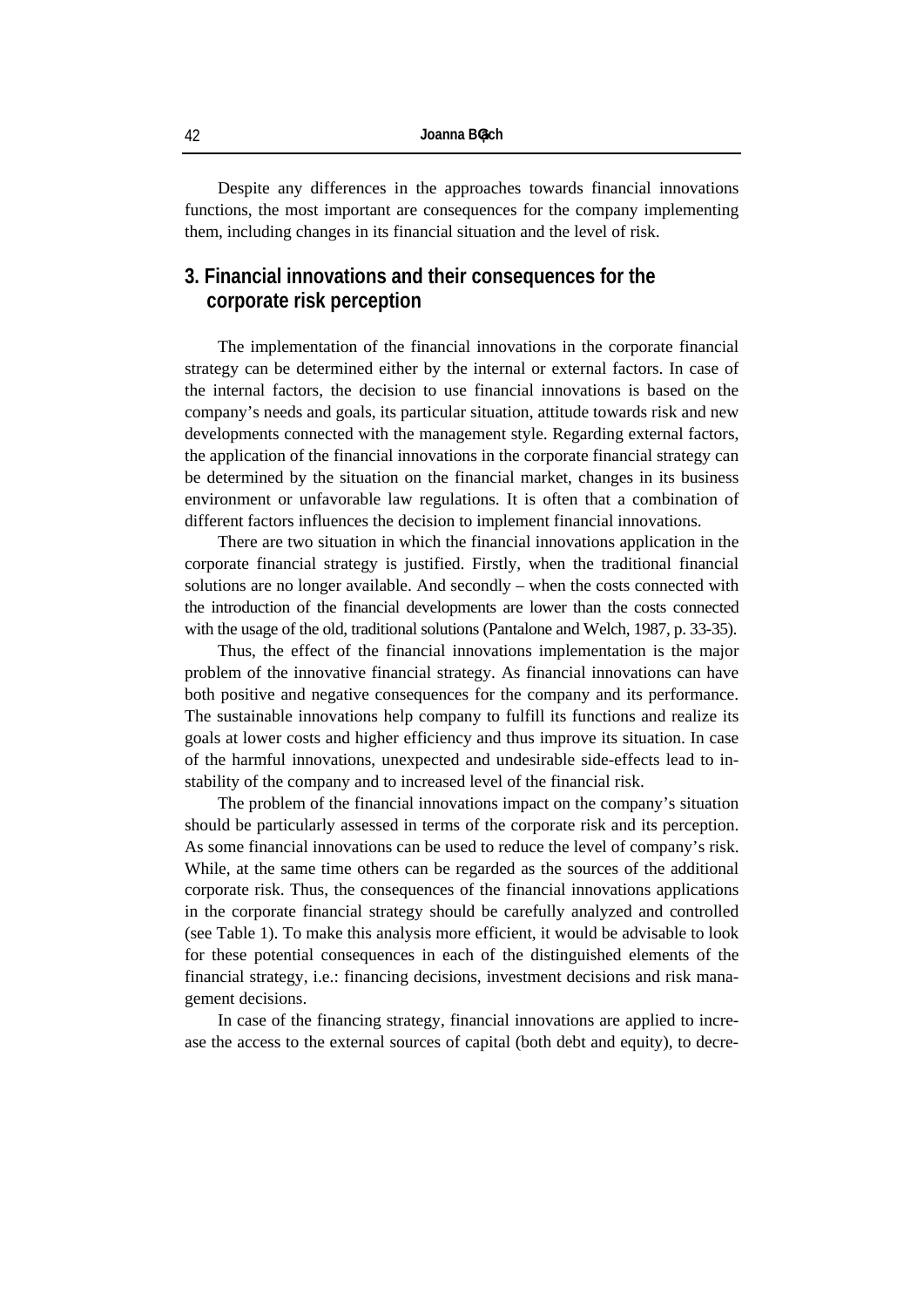ase the cost of capital or to improve the flexibility of the capital structure (financing function of the financial innovations). They can be also applied to improve the capital structure by replacing part of the company's debt by the equity capital or off-balance sheet liabilities, increasing its financial stability. Also, financial innovations enable the company to adjust the cash flows generated by the issued instruments to the cash flows generated by its operating activity and in this way reduce the financial risk (including financing risk and liquidity risk). On the other hand, financial innovations issued by the company to acquire additional capital are usually complex solutions that can be difficult to understand for the potential investors. Thus, the company's offer should be prepared, first of all to attract new investors providing funds, also to win the competition between other issuers (companies and financial institutions) that are searching for capital. The complexity of financing innovations, together with insufficient knowledge about their mechanisms, may lead to the increased risk of unsuccessful issue. Recently developed financing innovations include: mezzanine finance, private equity finance, hybrid finance, structured finance or swap contracts.

Financial innovations can be applied in the investment strategy to increase or stabilize the expected rate of return on the realized investment projects. In addition, they can enable the company to avoid or postpone the income tax payments. Financial innovations can be also applied to improve the assets structure increasing the liquidity and flexibility of the company, decreasing the level of operating risk. Some financial innovations are implemented to reduce the transaction costs and to limit the investment risk as the result of the portfolio diversification. Complex financial instruments can be also applied to get access to the markets and instruments that are not available in the direct investments (investment function of the financial innovations). They can be also implemented to get the opportunity to earn return on the falling market. Tailor-made investment instruments can be better adjusted to the risk-return profile of the company. However, investment innovations can also increase the company's exposure to risk. This increased risk can have several sources: (1) low liquidity of instruments (in case of "buy-and-hold" investments), (2) low transparency of the market for some instruments (when they are traded on less regulated markets) or (3) high complexity of the mechanism of investment instruments (which makes it difficult to forecast their performance and return for investors). The most popular investment innovations include: hedge funds, Exchange Traded Funds, Real Estate Investment Trust, structured products, Residential Mortgage Backed Securities, Commercial Mortgage Backed Securities or Collateralized Debt Obligations.

Financial innovations applied in the risk management process limit the level of the financial risk, stabilizing cash flows and improving financial planning (risk management and pricing functions of the financial innovations). Risk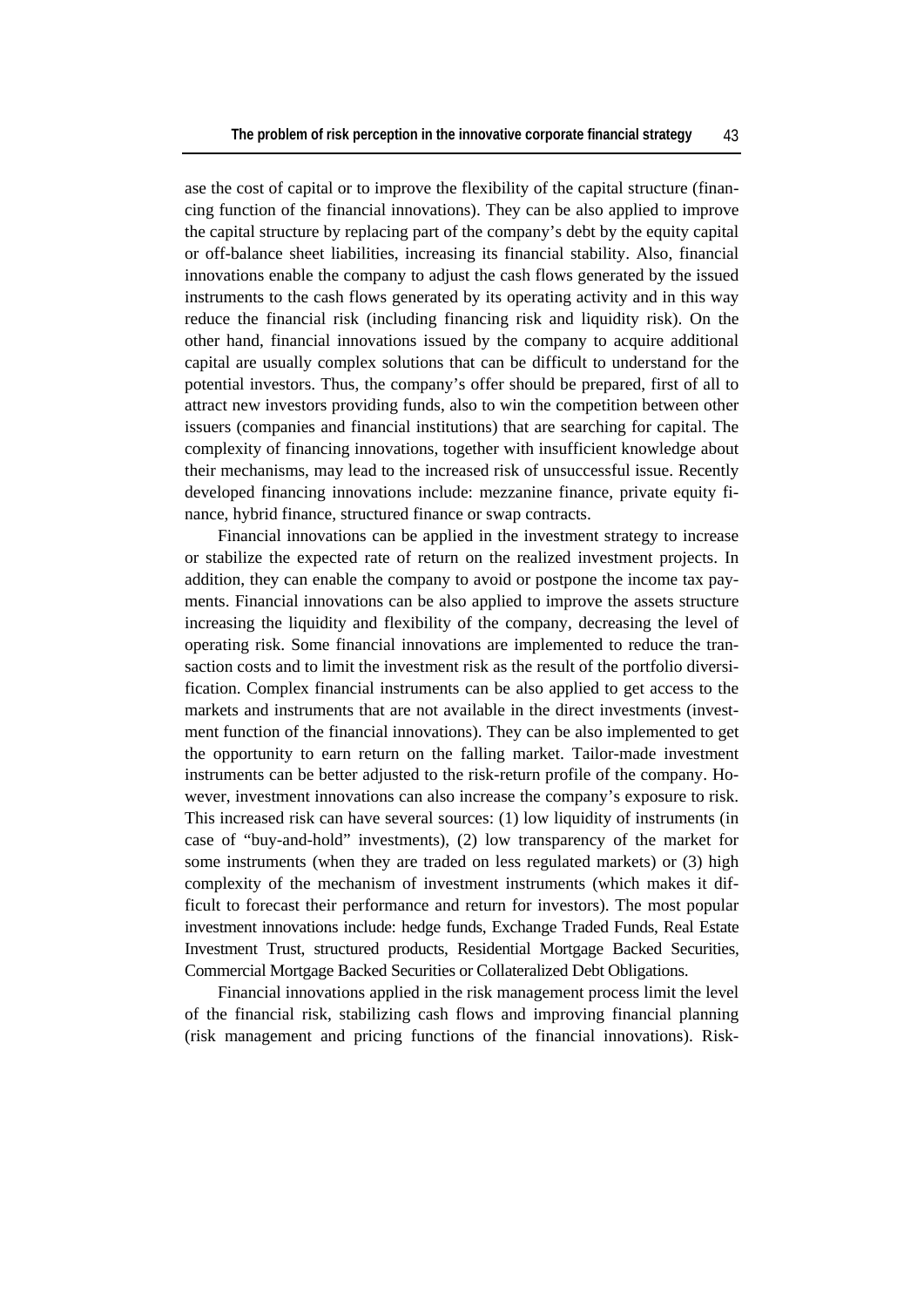transfer innovations can be applied to hedge against the unfavorable changes in the market parameter such as: stock prices, interest rates, foreign exchange rates or commodity prices. However, other risks can be also hedged, e.g.: credit default risk or catastrophic risk. The most popular hedging instruments are derivatives (plain vanilla and exotic ones), such as: options, futures, forwards and swaps and their combinations (second generation innovations) created by the financial engineering. The main motive of the risk-transfer innovations application is not only the reduction of risk, but also the reduction of transaction costs due to the standardization process. On the other hand, tailor-made innovations can be perfectly adjusted to the company's individual needs. Obviously, entering derivative contracts creates additional risk for the company, that is connected with the unfavorable changes in the value of the underlying assets. The situation called "perfect hedge" is the most advisable, as the loss incurred on the spot market can be covered by the profit generated by the derivative contract and in the opposite situation, the loss on derivatives can be balanced by the profit on the spot market. However, besides hedging, derivatives are often used for speculative purposes, in such situation, they give potential to generate high profits but simultaneously the expose company to additional risk. Thus, the effective usage of derivatives, particularly these characterized by higher complexity, requires professional knowledge about their construction and potential performance.

Table 1

#### Financial innovations impact on the corporate risk

| Innovative financial strategy                  |                                                |  |  |
|------------------------------------------------|------------------------------------------------|--|--|
| Factors increasing the level of corporate risk | Factors decreasing the level of corporate risk |  |  |
| - High complexity of innovations               | - Better access to sources of funds            |  |  |
| - Low liquidity of the market                  | - Lower financing cost                         |  |  |
| - Low transparency of the market               | - Lower transaction cost                       |  |  |
| - Increased market risk                        | - Better access to investment opportunities    |  |  |
| - Increased credit-default risk                | - Higher rate of return on investment projects |  |  |
| - Increased unsuccessful issue risk            | - Better adjustment to the company's needs     |  |  |
| - Underestimation of the potential risk        | and environmental conditions                   |  |  |
|                                                | - Higher flexibility of the company's deci-    |  |  |
|                                                |                                                |  |  |

Source: Own study.

The financial innovations applied in the particular elements of the corporate financial strategy are bound together, similar to the connection that exists between its parts. Their specific construction makes it possible to use one innovative financial instrument in several fields of the corporate financial strategy, achieving simultaneously several results. This connection is visibly observed in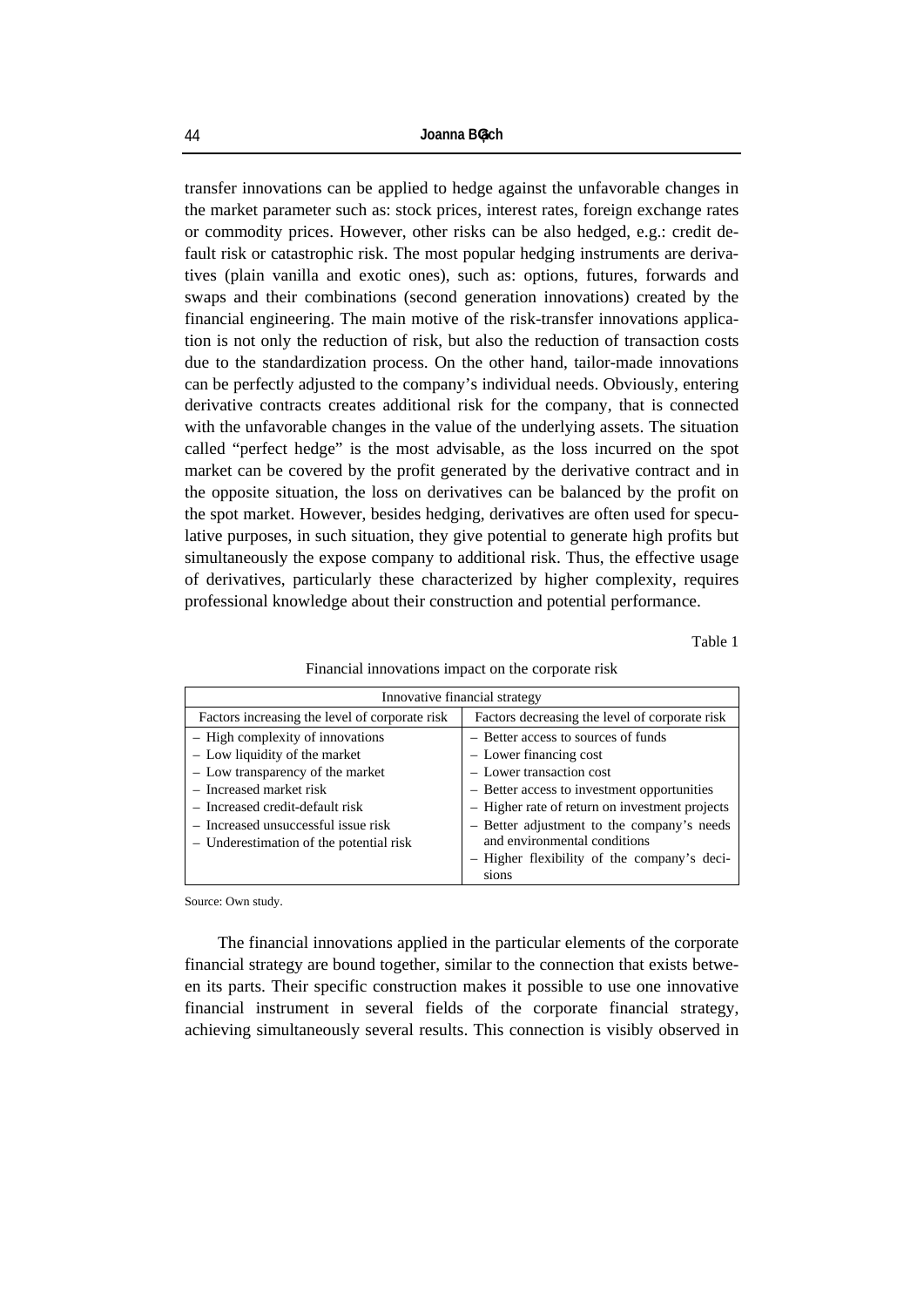case of the financial innovations combining investment and risk management instruments or financing and risk management instruments (e.g. structured instruments). As a result of such solutions, the company can combine investment or financing decisions with the risk-transfer process, obtaining the effect of scale or reduced transaction costs.

## **Conclusion**

The implementation of the financial innovations to the corporate financial strategy can have both positive and negative consequences, also for the level of the company's risk. The most important opportunities given by the financial innovations as compared to the traditional instruments, can be listed as follows: (1) lower financing costs, (2) better access to external sources of funds, (3) higher rate of return on investment projects, (4) increased flexibility of the company's decisions, (5) better adjustment to the company's needs and the environmental conditions.

Regarding the problem of risk, financial innovations give opportunity to decrease the level of the financial risk (liquidity and insolvency), business (operating) and investment risk. These positive results should improve the situation of the company and increase its value enhancing its long-term development better than in case of the traditional financial strategy.

However, to complete the picture of the financial innovations, their negative consequences should be also considered. The main problems connected with the financial innovations observed during the last financial crisis, occurred due to the underestimation of their risk. The most significant consequences were observed in case of the investment and risk-shifting instruments, as in many companies their inappropriate application resulted in the deterioration of their financial situation and in some cases even lead to the bankruptcy. The potential threats connected with the application of the financial innovations are mainly in the form of the increased risk: market risk, liquidity risk, credit-default risk or unsuccessful issue risk. These problems indicate the necessity of the thorough analysis of the financial innovations and their implications for the company's exposure to risk. Thus, the effectiveness of the innovative financial strategy is determined mainly by the professional knowledge of the company's managers about the construction and performance of the chosen instruments. Also, the financial institutions creating financial innovations should inform their clients about the potential consequences, both positive and negative. The problem of the reliable valuation of these instruments and improved transparency of the market is also important.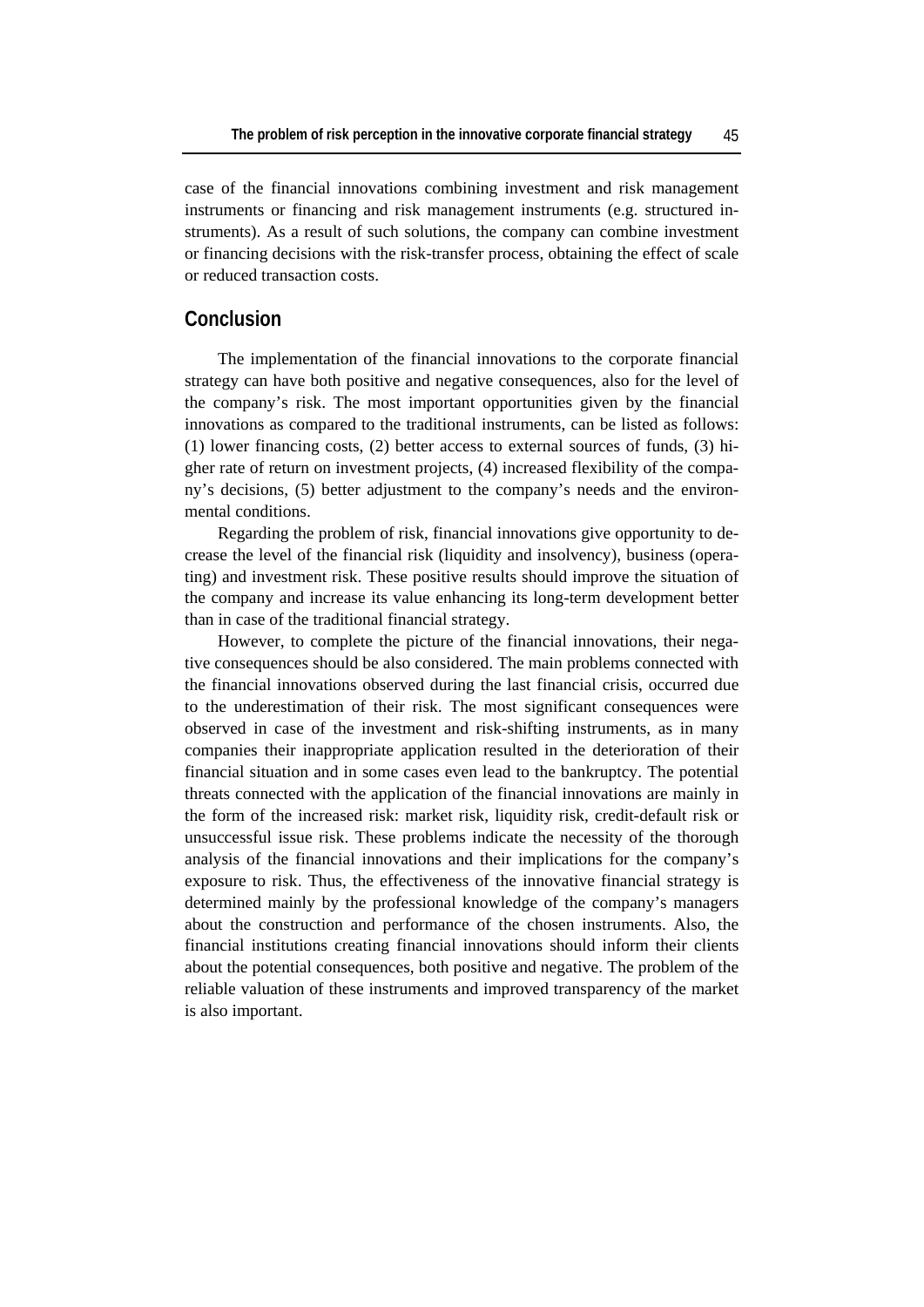## **Bibliography**

- Anderloni L., Bongini P. (2009): *Is Financial Innovation Still a Relevant Issue*? In: *Financial Innovation in Retail and Corporate Banking*. Ed. L. Anderloni, D.T. Llewellyn, R.H. Schmidt. Edward Elgar, Cheltenham.
- Ehrhardt M.C., Brigham E.F. (2009): *Corporate Finance*. South-Western, Mason.
- Dabic M., Cvijanovic V., Gonzalez-Loureiro M. (2011): *Keynesian, Post-Keynesian Versus Schumpeterian, Neo-Schumpeterian. An Integrated Approach to the Innovation Theory*. "Management Decision", Vol. 49, No. 2.
- Damodaran A. (2001): *Corporate Finance. Theory and Practice*. John Wiley & Sons, Hoboken.
- Fabozzi F.J., Modigliani F. (2003): *Capital Markets. Institutions and Instruments*, Pearson Education International, Upper Saddle River.
- Griffin R.W. (2002): *Podstawy zarz dzania organizacjami*. Wydawnictwo Naukowe PWN, Warszawa.
- Gubler Z.J. (2010): *Instruments, Institutions and the Modern Process of Financial Innovation*. Retrieved from http://ssrn.com/abstract= 1608409 [accesed 15.12.2010].
- Karpu P. (2004): *Strategie finansowe a strategia firmy*. In: *Problemy finansów przedsi biorstw w teorii i praktyce*. Ed. J. Ickiewicz. SGH, Warszawa.
- Michalopoulos S., Leaven L., Levine R. (2009): *Financial Innovation and Endogenous Growth*. National Bureau of Economic Research, Working Paper 15356, Cambridge, September.
- Łukasik G.(2004): *Strategie finansowe przedsi biorstwa wobec ryzyka struktury kapitału*. In: *Strategie finansowe przedsi biorstw w sytuacjach ryzykownych*. Ed. G. Łukasik. Akademia Ekonomiczna, Katowice.
- *Oslo Manual*. *Guidelines for Collecting and Interpreting Innovation Data*. (2005) OECD, 3<sup>rd</sup> ed., Eurostat.
- Pantalone C.C., Welch J.B. (1987): *Innovative Financing. How New Financial Strategies Have Reshaped American Business.* "Financial Executive", April.
- Targalski J. (2006): *Innowacyjność przyczyna i skutek przedsi biorczo ci*. Zeszyty Naukowe nr 730/2006, Akademia Ekonomiczna, Kraków.
- *Finanse przedsi biorstwa z elementami zarz dzania i analizy*. (2000) Ed. M. Wypych. Absolwent, Łód .
- Zadora H. (2004): *Strategie przedsi biorstwa a ryzyko*. In: *Strategie finansowe przedsi biorstwa w sytuacjach ryzykownych*. Ed. G. Łukasik. Akademia Ekonomiczna, Katowice.

#### **PROBLEM PERCEPCJI RYZYKA W INNOWACYJNEJ STRATEGII FINANSOWEJ PRZEDSI BIORSTWA**

#### **Streszczenie**

Cech charakterystyczn współczesnych przedsi biorstw jest funkcjonowanie w dynamicznie zmieniaj cym si otoczeniu oraz konieczno sprostania ci gle pojawiaj cym si nowym wyzwaniom. Rozwój przedsi biorstwa i zwi kszanie jego warto ci nie s mo liwe bez kreacji i implementacji ró norodnych rozwi za innowacyjnych. Nowe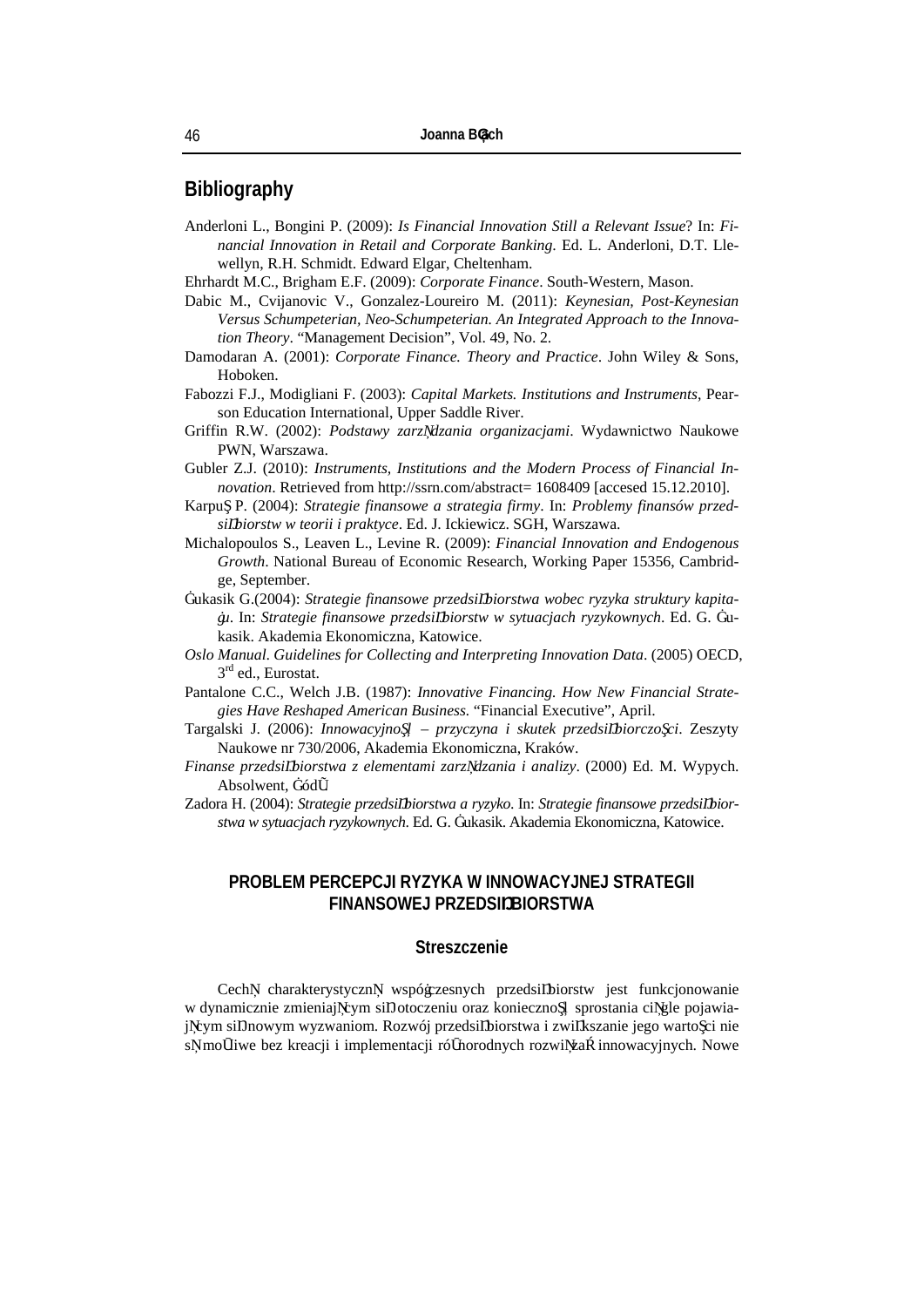pomysły, instrumenty, techniki, procesy i metody s stosowane we wszystkich obszarach działalno ci przedsi biorstwa, tak e w strategii finansowej. Innowacje finansowe mog mie ró ne formy, w zwi zku z tym pełnione przez nie funkcje równie mog by ró norodne, a konsekwencje ich zastosowania dla sytuacji przedsi biorstwa nie zawsze s pozytywne.

Celem artykułu jest prezentacja podstawowych mo liwo ci i sposobów zastosowania innowacji finansowych w strategii finansowej przedsi biorstwa z uwzgl dnieniem jej trzech głównych obszarów: strategii finansowania, strategii inwestowania oraz strategii zarz dzania ryzykiem. W artykule przedstawiono tak e analiz skutków zastosowania innowacji finansowych dla sytuacji przedsi biorstwa, ze szczególnym uwzgl dnieniem potencjalnych zmian w poziomie jego ryzyka. Problem ten jest szczególnie istotny ze wzgl du na fakt, i innowacje finansowe mog by zarówno sposobem i narz dziem redukcji ryzyka, jak i ródłem dodatkowego ryzyka w działalno ci przedsi biorstwa. Oznacza to konieczno przeprowadzania ka dorazowej, szczegółowej analizy potencjalnych konsekwencji wykorzystania innowacji finansowych przed podj ciem decyzji o ich zastosowaniu w strategii finansowej przedsi biorstwa.